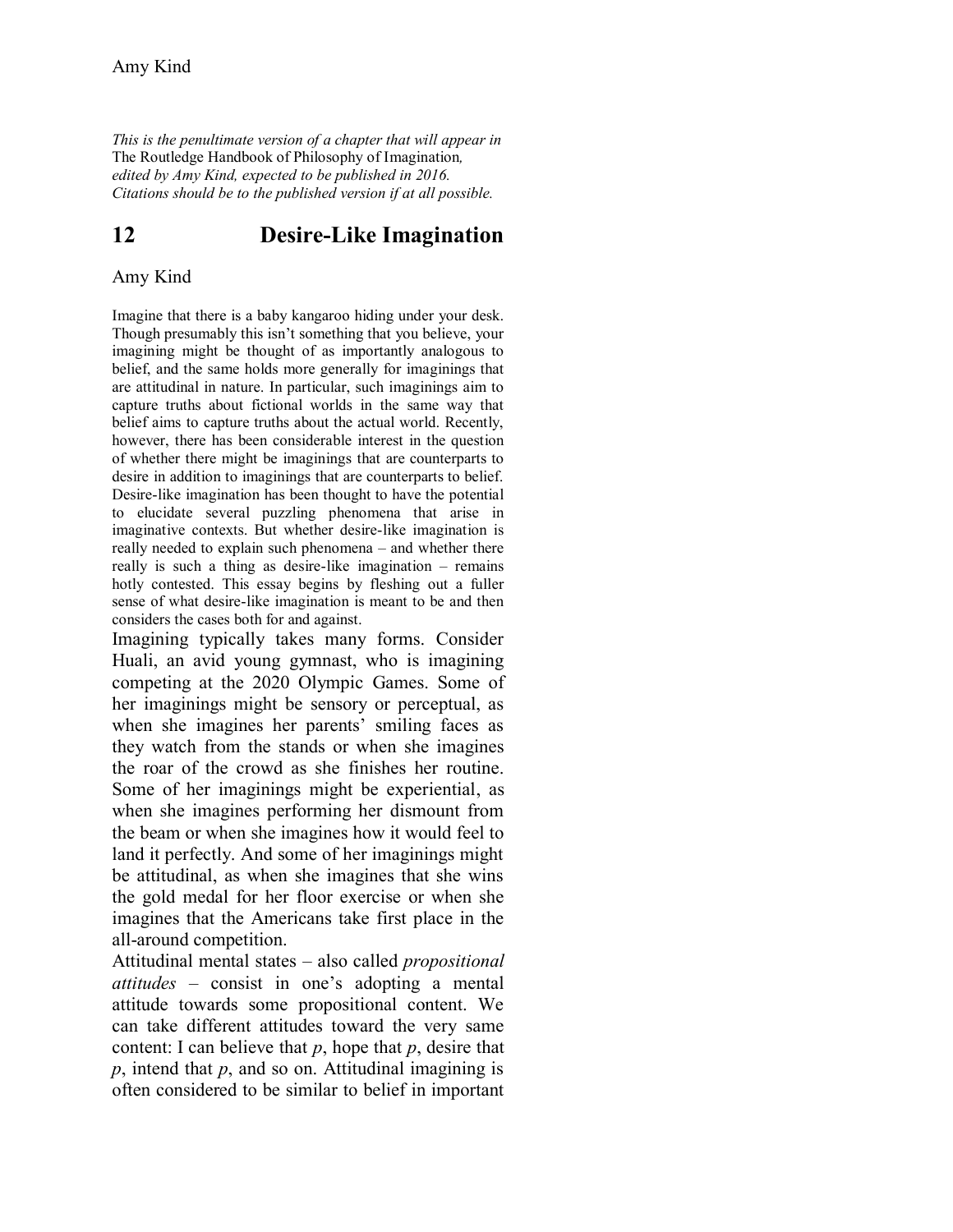ways. Perhaps most significantly, attitudinal imagining mirrors the inference patterns of belief. (See, e.g., Leslie 1994.) If Huali believes that she will be competing in the 2020 Olympic Games then, given her belief that those games will be held in Tokyo, she will be inclined to believe that she'll be in Tokyo in 2020. Likewise for imagining: if Huali imagines that she's competing in the 2020 Olympic Games then, given her belief that those games will be held in Tokyo, she will be inclined all else being equal to imagine that she'll be in Tokyo in 2020. Attitudinal imagining also shares with belief a mind-to-world direction of fit – though in the case of imagining, the relevant world is not the actual world but a make-believe or pretend world. While belief aims at the true, imagination aims at the fictional (Walton 1990, 41).<sup>1</sup>

Recently, several philosophers have argued that attitudinal imagining can also take a desire-like form. According to these philosophers, just as beliefs interact with desires, so too do belief-like imaginings interact with desire-like imaginings. So, for example, when Huali imagines competing at the 2020 Olympics, not only might she imagine her closest competitor falling on a difficult dismount but she might also imaginatively want this to happen. Or consider Yangjie, who is playing a game of make-believe. When imagining that her bed is a spaceship and that her stuffed animals are her copilots, Yangjie might also imaginatively want to fire the rocket boosters and imaginatively want to travel to Mars.

The existence of such desire-like imaginings is a hotly contested issue among contemporary philosophers of imagination. Proponents argue that such states are needed in order to account for varied phenomena such as pretend behavior and our emotional engagement with fiction. Opponents offer alternative explanations for such phenomena and thereby undercut the case for desire-like imagining. In this essay, I survey the state of the current debate. In the first section, I discuss in more detail what

 $\overline{a}$ 

<sup>1</sup> See Gendler 2011 for a discussion of imagining's direction of fit. For further discussion of the ways that imagining is and is not belief-like, see Currie and Ravenscroft 2002, 12-19, and Nichols 2006.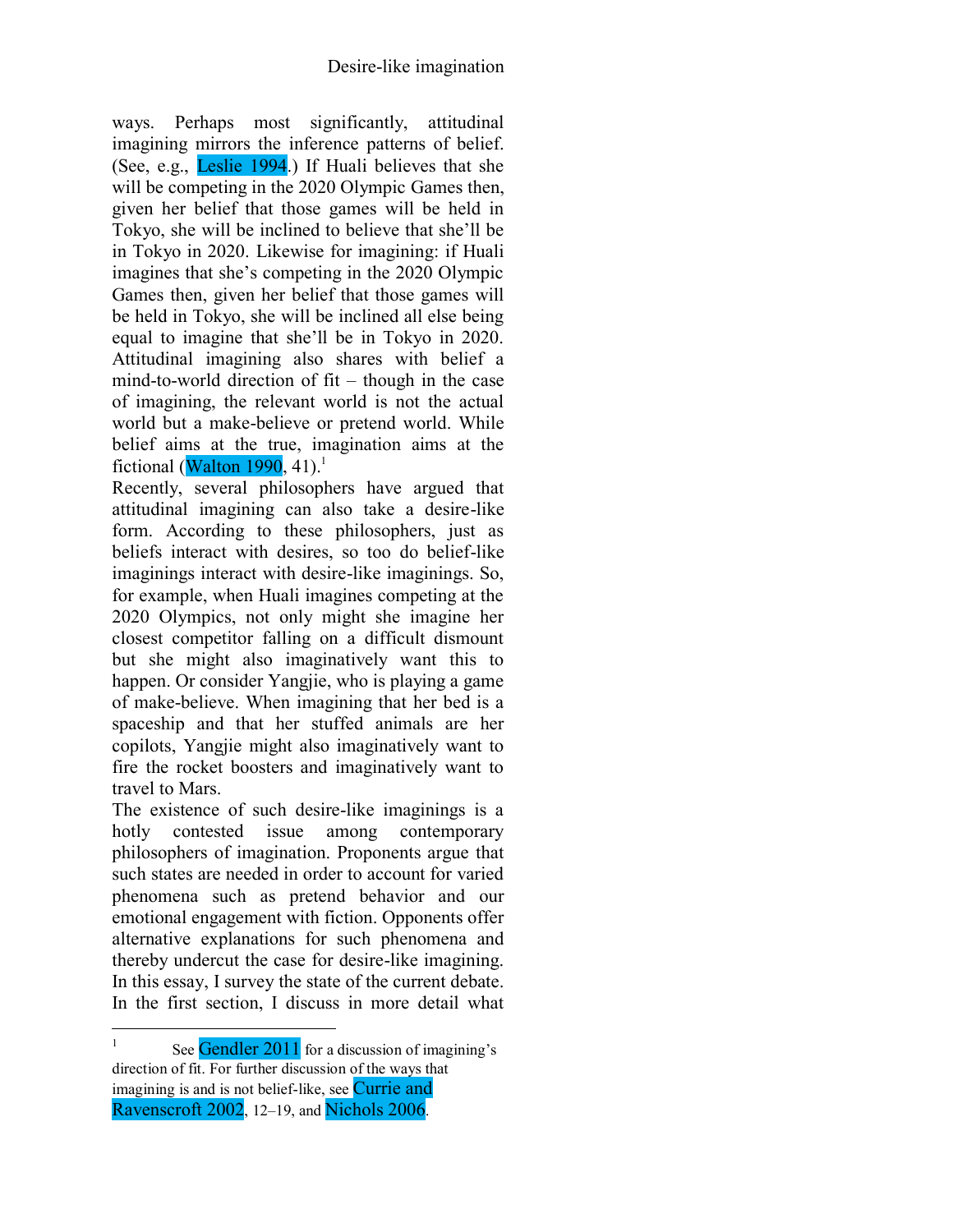desire-like imaginings are meant to be. In the second, I examine the case in favor of desire-like imaginings while in the third I examine the case against them. Finally, in the closing section, I offer a brief assessment of the strengths of these two cases and explore how future research might help to settle the debate.

1 What are desire-like imaginings?

Over the last several decades, philosophers have grown increasingly skeptical of our commonsense understanding of mental states. Eliminative materialists, who endorse a particularly extreme form of this skepticism, claim that our folk psychological theory is deeply flawed; once we achieve a more scientifically sophisticated theory of the mind, we will see that "certain common-sense mental states, such as beliefs and desires, do not exist" (Ramsey 2013; see also P.M. Churchland 1981 and P.S. Churchland 1986). A less extreme form of this skepticism is evidenced by other philosophers who claim not that our folk psychological theory is fundamentally misguided but rather that it is incomplete. Though such philosophers wouldn't want to deny the viability of mental state categories like "belief" and "desire," they argue that we also need to recognize various mental states that are not part of our pretheoretic understanding of the mind, e.g., *alief* (Gendler 2008a, 2008b) and *besire* (Altham 1986). Desirelike imagining would be another such state – one that is not recognized by our folk psychological theory of imagination but that is nonetheless needed for a scientifically sophisticated understanding of the mind.

To get a handle on what such states are meant to be, it is useful to reflect briefly on imagination more generally. In their influential book *Recreative Minds*, Gregory Currie and Ian Ravenscroft distinguish creative imagination from recreative imagination. Someone employs creative imagination when she "puts together ideas in a way that leads to the creation of something valuable in art, science, or practical life" (Currie and Ravenscroft 2002, 9). In contrast, someone employs recreative imagination when she engages in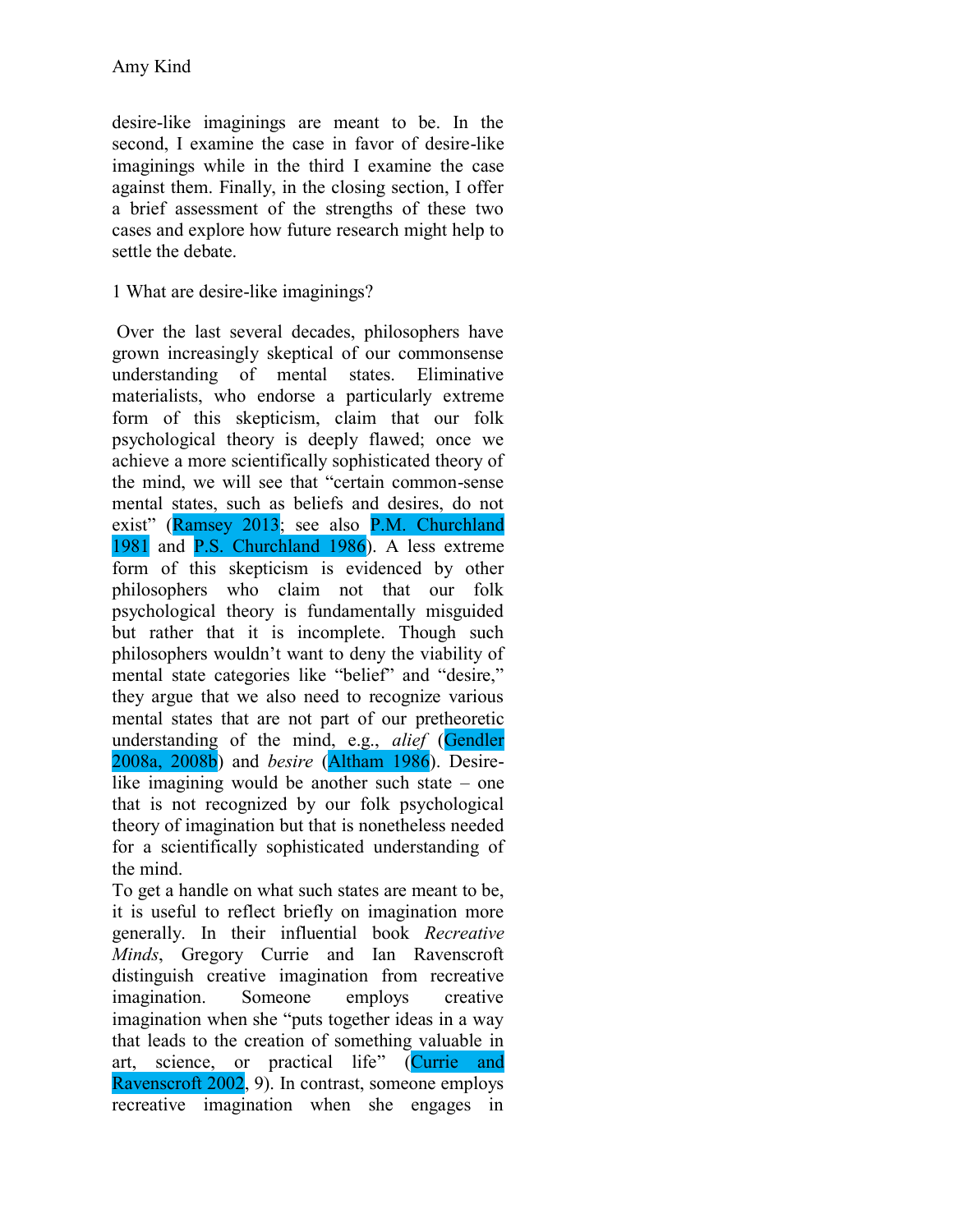perspective-shifting, i.e., when she imaginatively projects herself into a situation different in some way from her actual current situation. As Currie and Ravenscroft argue, just as someone might shift her perspective with respect to her current beliefs and thereby imaginatively try out different beliefs, she might also shift her perspective with respect to her current desires and thereby imaginatively try out different desires.

Of course, imaginatively trying out different beliefs does not consist in the adoption of those beliefs. When Yangjie points to her stuffed penguin and says, "She's my copilot," she is not reporting a belief. Rather, she is reporting a state that imaginatively stands in for a belief to that effect  $-a$ state that we normally refer to simply as an imagining. Likewise, Currie and Ravenscroft suggest that imaginatively trying out different desires does not consist in the adoption of those desires. When Yangjie announces, "I want to be the one to fire the rocket boosters this time," she is not reporting a genuine desire. Rather, she is reporting a state that imaginatively stands in for a desire to that effect. Though English does not have a word for this state, Currie and Ravenscroft introduce the term *desire-like imagining* for it.<sup>2</sup> Alvin Goldman (2006, 48), referring to the same kind of state, calls it *make-desire* (on analogy with the term *makebelieve*). Tyler Doggett and Andy Egan (Doggett and Egan 2007) use the term *imaginative desire*, or *i-desire* for short, and as their terminology has subsequently been widely adopted by others, I too will frequently use it here. In doing so, however, I want explicitly to guard against a possible misunderstanding, since the term 'i-desire' may seem to suggest that the relevant state is a special kind of desire. This suggestion would be a mistake. An i-desire is not meant to be a special kind of desire but rather a special kind of imagining. Doggett and Egan themselves are explicit about this point. Having claimed that i-desire is "the imaginative analogue of desire," they state unequivocally that "it's only an analogue. The states aren't the same" (Doggett and Egan 2012, 288).

 $\overline{2}$ <sup>2</sup> Currie had also previously used the term *desire<sup>I</sup>* to pick out this kind of state (see Currie 1997, 67).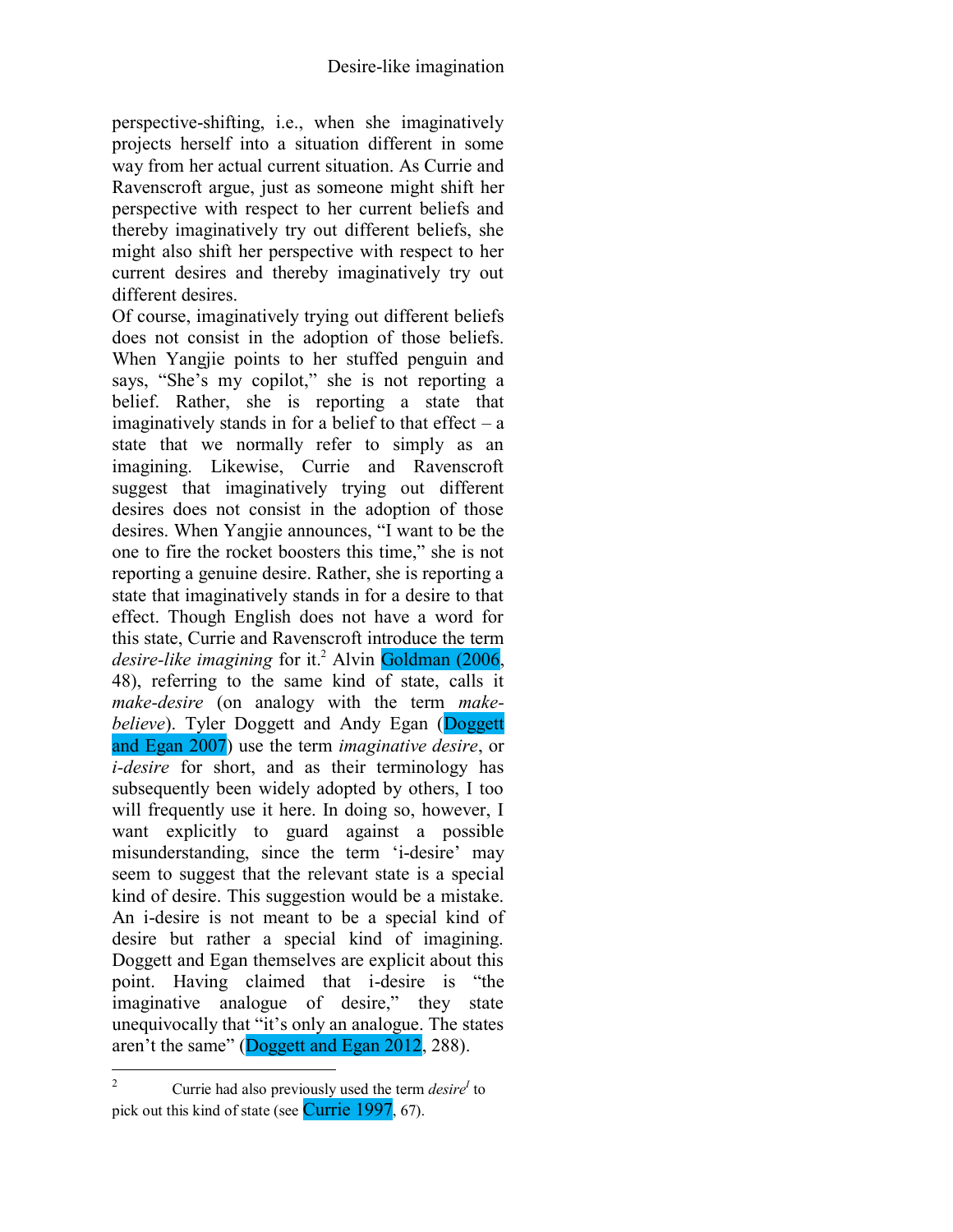The claim that i-desires constitute a special kind of imagining is meant to be a strong claim, i.e., proponents of i-desires take themselves to be positing a novel kind of imagining that stands alongside the more familiar category of belief-like imagining. In particular, i-desires should not be understood simply as a special subclass of belieflike imagining. Yangjie's i-desire to fire the rocket boosters, for example, should not be understood in terms of a belief-like imagining that she has the desire to fire the rocket boosters – to make this identification would be, as Currie and Ravenscroft put it, to confuse the character of an imagining with its content (Currie and Ravenscroft 2002, 27; see also Currie 1997, 67). Just as there is a distinction between desiring an ice cream and believing that one desires an ice cream, there is also a distinction between i-desiring an ice cream and imagining that one desires an ice cream. This latter state is a belieflike imagining *about* a desire, not an imaginative counterpart of that desire.

Our discussion thus far tells us more about what idesires are not than it tells us about what they are. In fact, i-desire proponents do not typically offer much by way of a positive characterization of idesires. Currie and Ravenscroft note explicitly that this should not trouble us: "Definitions of belief, desire, and perception have been hard to come by; none of those on offer seem to us secure enough to provide a basis for defining the states that are parasitic on them. Still, unless we are very troubled philosophically, most of us understand well enough what beliefs, desires, and perceptions are. If we understand these things, it should not be too much to ask us to understand their imaginative counterparts" (Currie and Ravenscroft 2002, 19). As this suggests, then, we are supposed to get a handle on the notion by way of an analogy with desire (see also Doggett and Egan 2012, 287–288). Just as belief-like imagination mirrors the inferential patterns of belief, desire-like imagination mirrors the inferential patterns of desire. When I desire something, I typically desire the means to it. Likewise, when I i-desire something, I typically idesire the means to it. Moreover, just as belief-like imagination shares the mind-to-world direction of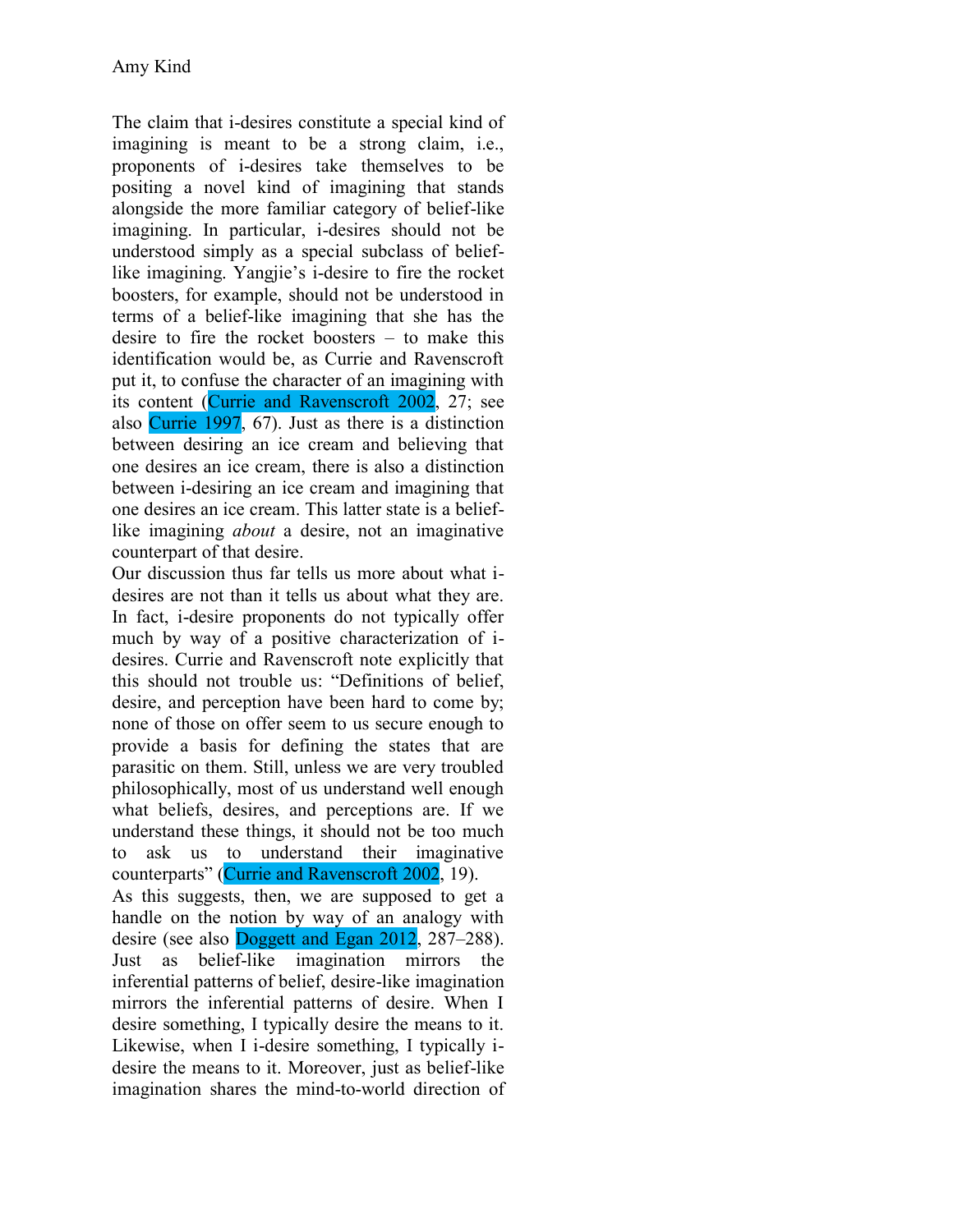fit had by belief, desire-like imagination shares the world-to-mind direction of fit had by desire – though, as with belief-like imagining, the world relevant to desire-like imaginings is a make-believe or fictional world. When a reader of *The Hobbit* idesires that Bilbo Baggins defeats Smaug, that idesire will be satisfied if, in the fictional world depicted by the story, Bilbo emerges victorious.

I-desires are also often said to be similar to desires with respect to their causal roles. But here we must draw a distinction between an internal and an external causal role. There is widespread agreement among proponents of i-desires that they can play the same kind of internal causal role as desires. For example, just as desires produce emotional responses in conjunction with our beliefs, i-desires too are claimed to produce emotional responses in conjunction with our imaginings. Yangjie's excitement during her game of pretend arises from i-desiring that she reach Mars and imagining that she's gotten there. There is less agreement among proponents of i-desires as to whether they can play the same external causal role as desires. Some think of i-desires as in principle disconnected from our action-guiding systems; they are "blocked off from behavior" (Currie 1997, 68). Though a desire for ice cream might prompt me to go to the freezer, an idesire for an ice cream won't. On this way of thinking, i-desires are often referred to as "off-line" states. Others think of i-desires as capable of causing behavior in an analogous way to the way that desires are capable of causing behavior: just as desires produce actions in conjunction with beliefs, i-desires are thought to produce action in conjunction with imaginings. Such proponents suggest that we can explain why Yangjie gets onto her bed during her game of make-believe, for example, via the conjunction of her imagining that her bed is a spaceship and her i-desire to go to Mars. We will return to the issue of the causal role of i-desires in the subsequent sections as we consider the cases for and against their postulation.

#### 2 The case in favor

According to proponents of i-desires, these novel states are needed in order to account for several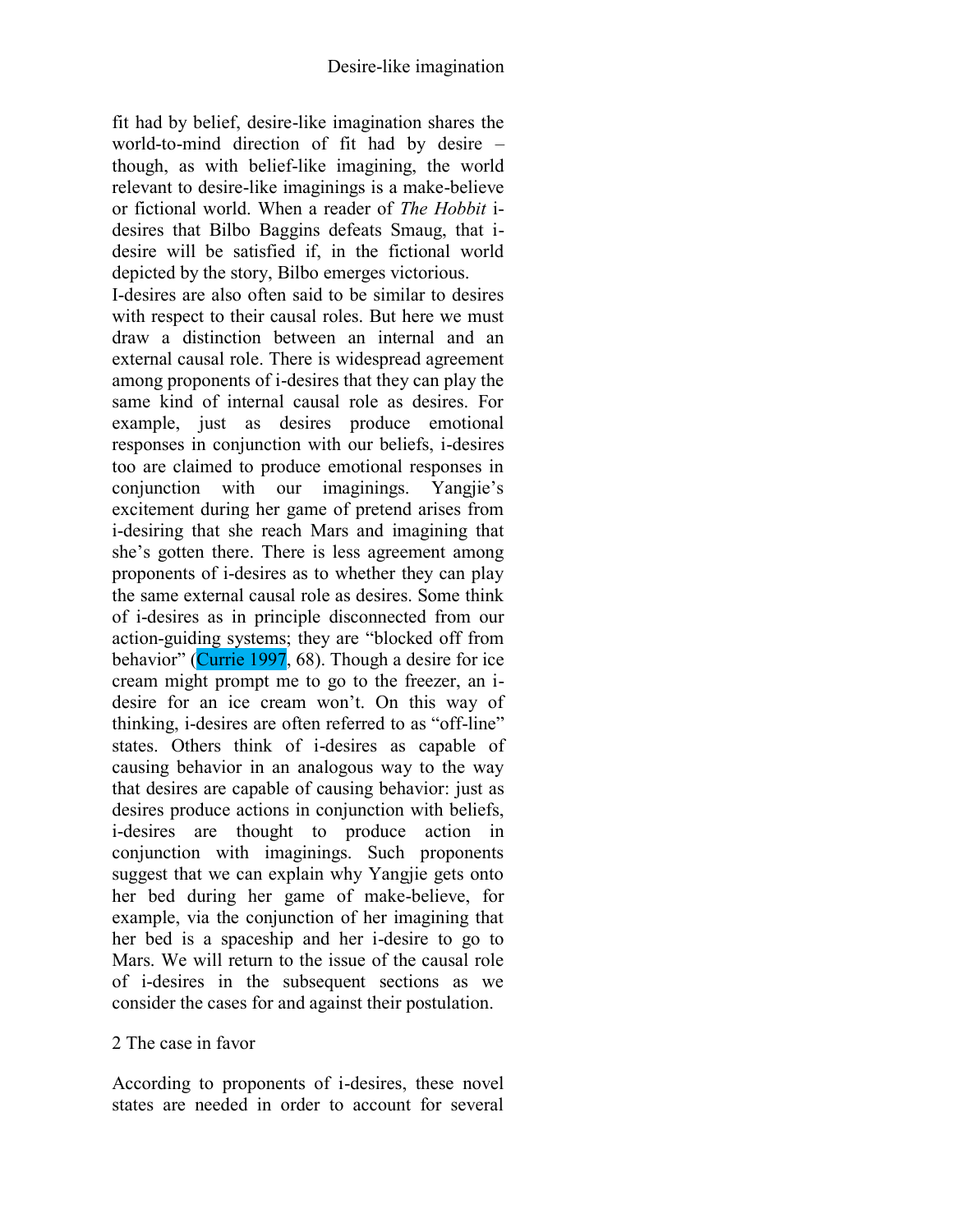puzzling phenomena related to the imagination. Such phenomena, they argue, cannot be adequately explained when we limit ourselves only to beliefs, desires, and (belief-like) imaginings. Once we invoke i-desires, however, we allegedly achieve a satisfying account of the phenomena in question and the apparent puzzles dissolve. Four different phenomena have featured prominently in the case for i-desires: (a) mindreading, (b) imaginative resistance, (c) emotional engagement with fiction, and (d) pretend behavior. In this section, we consider each of these in turn.

## 2.1 Mindreading

Since the 1980s, imagination has frequently been invoked to account for how we come to explain and predict the behavior of other people: via an imaginative simulation, we can project ourselves into another person's situation and thereby come to see why she did what she did and what she will likely do in the future (see, e.g., Gordon 1986 and Heal 1986). This view, known as simulation theory, contrasts with theory theory, a view that explains our mindreading abilities in terms of the employment of a folk psychological theory (see, e.g., Gopnik and Meltzoff 1997). Given our purposes here, I will bracket off this debate (though see Shannon Spaulding, "Simulation Theory," Chapter 19 of this volume) to concentrate on the role that i-desires play in the simulationists' account of mindreading.

As the simulationists' characterize their view, for someone (the "attributor") to project herself into the situation of someone else (the "target"), the attributor must imaginatively recreate the target's initial states. Given these inputs, the attributor can then in imagination reach a decision and thereby predict that the target would make the same decision. (See, e.g., Goldman 2006, 19.) This means the attributor must recreate the target's desires. How does the attributor do this, especially in the case when she lacks the desire herself? I-desires are thought to offer a plausible explanation. Consider a context in which we frequently engage in mindreading, namely, while playing board games. When playing Settlers of Catan, Stefanie needs to predict where her opponent is going to place his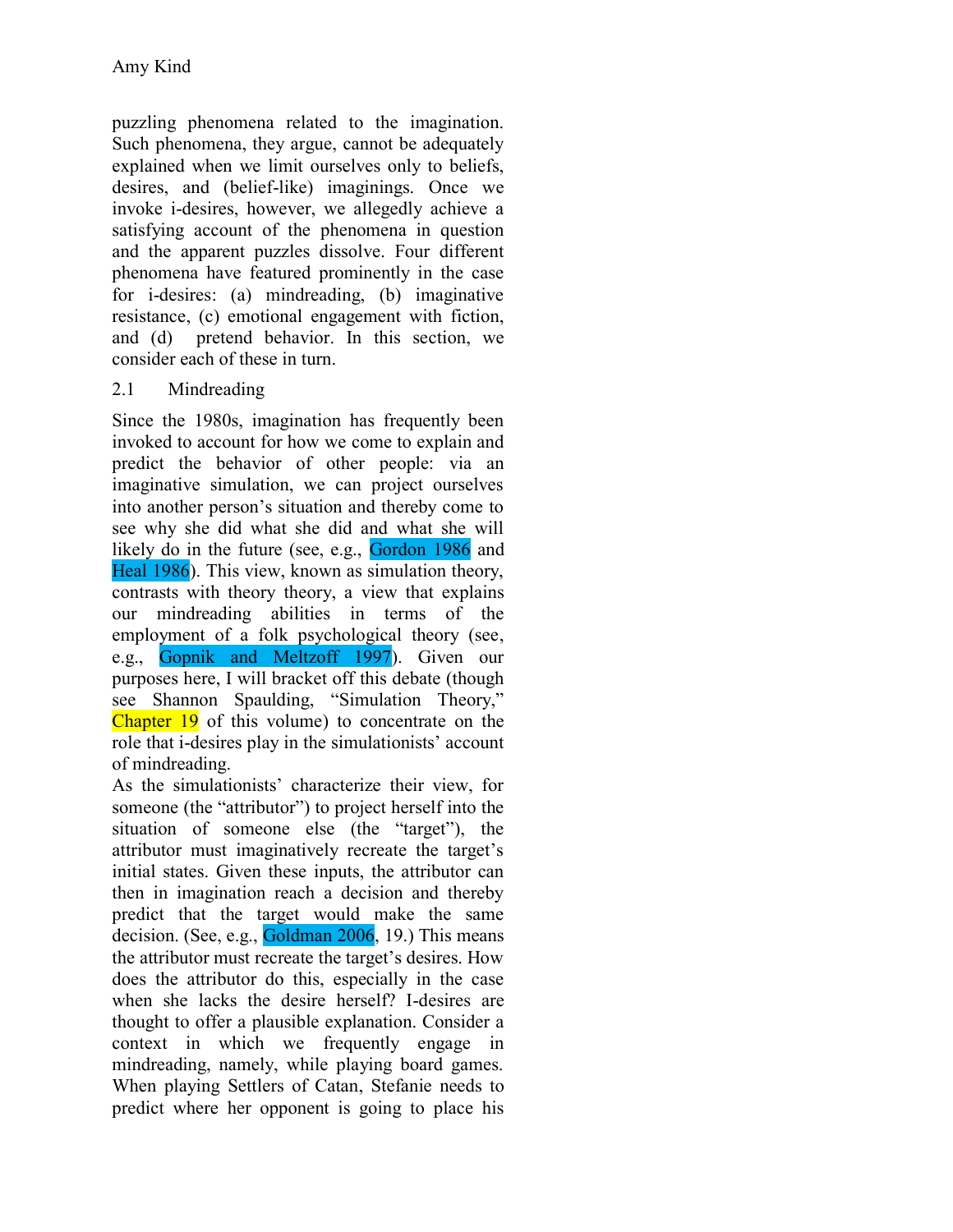next settlement. She might start by simulating his beliefs: the spot on the left will generate wheat and ore, while the spot on the right will generate wood and brick. But this alone will not enable her to figure out what she needs to know, because the spot he will choose depends on whether he wants wheat and ore or wood and brick. It is not enough for Stefanie to consult her own desires here. The fact that she herself desires wood and brick does not show that her opponent does too  $-$  after all, he is in a different strategic situation from her. Thus, for Stefanie to be able to make any sort of effective prediction, she will have to simulate her opponent's desires along with his beliefs.<sup>3</sup>

The simulationists often refer to these simulations as instances of pretense, and they refer to the states produced by the simulation as "pretend beliefs" or "pretend desires." But it should be clear that such pretend states are what we have been referring to as, respectively, belief-like and desire-like imaginings. Goldman, for example, is explicit about this very point. On his view, pretend states are produced by what we have been calling recreative imagination, or in his words, by *enactment imagination*: "A pretend desire is the product of enacting, or attempting to enact, desire" (Goldman 2006, 48). Determining whether simulation theory offers us the correct account of mindreading is, as noted above, beyond our purview here. But it's worth noting that even theory theorists tend to admit that we engage in imaginative simulations of the sort postulated by simulation theorists – what's primarily at issue between the two sides in the mindreading debate is not whether we simulate but whether (and to what extent) such simulations are theory-laden. Thus, reflection on mindreading – even without a commitment to the correctness of simulation theory

 $\frac{1}{3}$ In fact, simulation theorists often go even further than this. Goldman, for example, claims that in many mindreading contexts the use of simulation will also require the imaginative recreation of hopes, plans, and emotions in addition to the imaginative recreation of beliefs and desires (Goldman 2006, 48–9, 151). See also Walton 1997, 41– 2.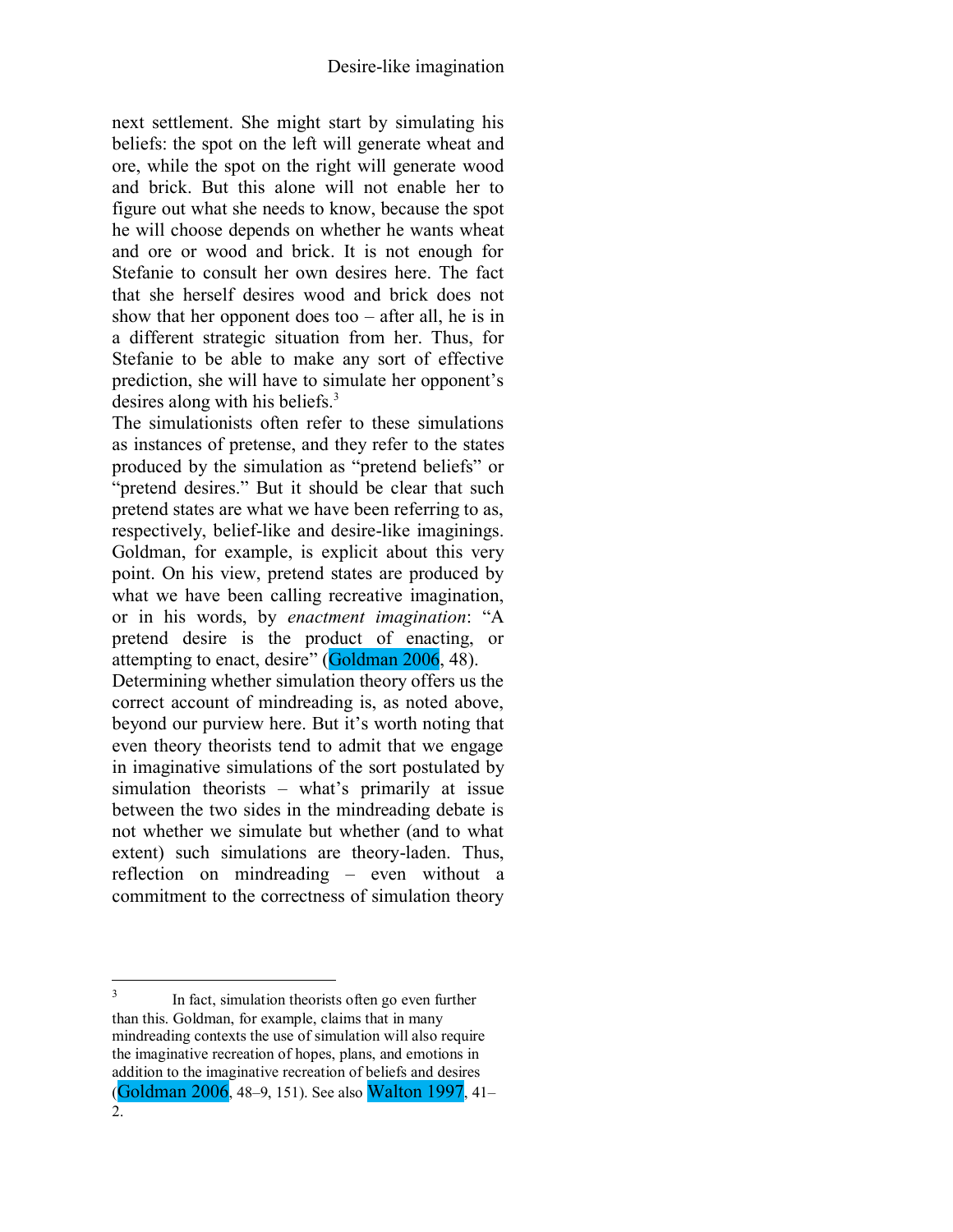– provides a forceful argument for the existence of  $i$ -desires<sup> $4$ </sup>

#### 2.2 Imaginative resistance

The puzzling phenomenon of imaginative resistance, which seems to have been first noticed by Hume, has recently been much discussed in the literature on imagination (see, e.g., Walton 1994 and Gendler 2000; for an overview of the issue, see Kengo Miyazono and Shen-yi Liao, "The Cognitive Architecture of Imaginative Resistance," Chapter 17 of this volume). When we engage with fiction, we readily imagine all sorts of claims that we know to be factually mistaken or even factually impossible. But when confronted with a claim that seems to us to be morally mistaken or impossible, we tend to resist. We have no trouble engaging with a story that asks us to imagine a foreign militia taking over the island of Nantucket after slaughtering all of its present residents. But now suppose the author were to add an additional claim: "Of course, the militia did the right thing; after all, Nantucket has long been an enclave for wealthy snobs." Confronted with this sort of deviant moral claim, the typical reader is likely to experience some bewilderment. More to the point, she's likely to have difficulty going along with the story. Instead she'll resist what she's supposed to be imagining.

Among the many explanations of imaginative resistance that have been offered is an account in terms of desire-like imagining. On this view, one that has been developed by Currie, both singly (Currie 2002a) and in conjunction with Ravenscroft (Currie and Ravenscroft 2002), engaging with fiction involves both belief-like and desire-like imaginings. But, says Currie, there is a striking asymmetry between our willingness to take on certain kinds of belief-like imaginings and our willingness to take on certain kinds of desire-like imaginings: "We tolerate astonishing amounts of cruelty and suffering being represented in fictions, and are very willing to imagine that innocent people

 $\overline{a}$ 

<sup>4</sup> Simulation theory is often extended to account for empathy in addition to mindreading. If this is right, then idesires would be invoked to explain empathy as well. See Currie 1997, 66–68.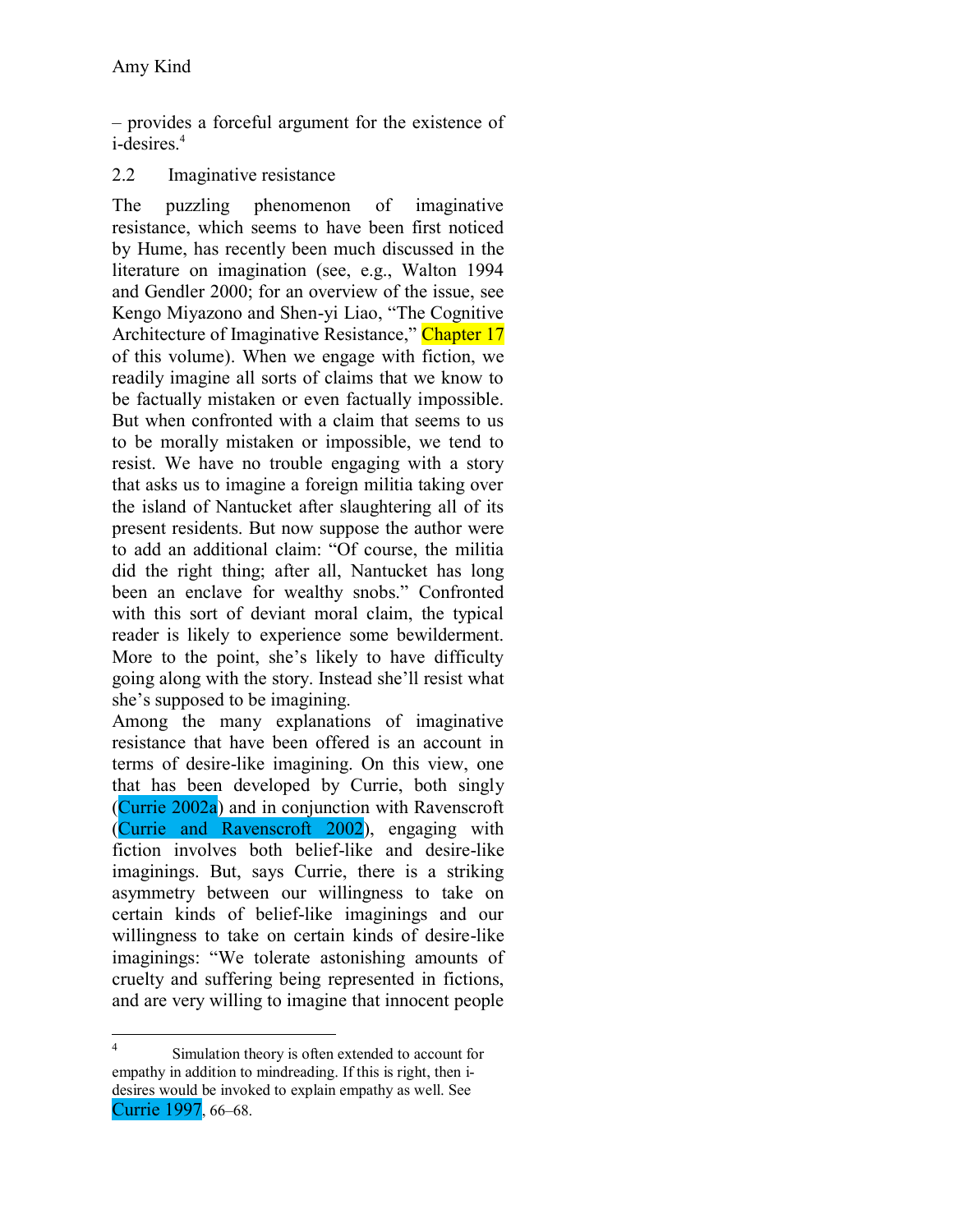like Desdemona are murdered for no good reason, as long as we are not asked to take on in imagination the desires of the characters who bring about and delight in that suffering" (Currie 2002a, 217). Though we have a very high threshold for what we're willing to imaginatively believe, we have a much lower threshold for what we're willing to imaginatively desire. Thus, deviant factual claims in fiction don't raise our hackles the way that deviant moral claims do because the latter cases pose special problems with respect to our desirelike imaginings.

As part of an attempt to explain this asymmetry, Currie invokes the notion of the ideal spectator: "someone who is sufficiently rational, wellinformed about, and disinterested in the action she surveys for it to be the case that, were she to think a certain outcome to the action morally right, she would desire that outcome, and were she to think that outcome morally wrong, she would desire its non-occurrence" (Currie 2002a, 217). In our engagement with fiction, we frequently approximate the ideal observer, so the moral claims we encounter activate our desire-like imaginings in a way that factual claims do not. In cases where the moral claims are deviant, we either resist directly the desire-like imaginings or our desire-like imaginings come into tension with our belief-like imaginings. In these latter cases, this tension explains the resistance that we feel. In short, then, Currie argues that once we recognize the existence of desire-like imaginings, imaginative resistance no longer seems puzzling.

## 2.3 Emotional engagement with fiction

Our engagement with fiction often engenders strong emotional responses – we're heartbroken when Charlotte dies at the end of *Charlotte's Web*, we're terrified by the flying monkeys in *The Wizard of Oz*, and we're disgusted when watching a politician forced to have sexual intercourse with a pig in *Black Mirror*. But such emotional response is puzzling, given that we know that the characters and events depicted are merely fictional. Why do we have emotional responses to things that are only imagined to be true?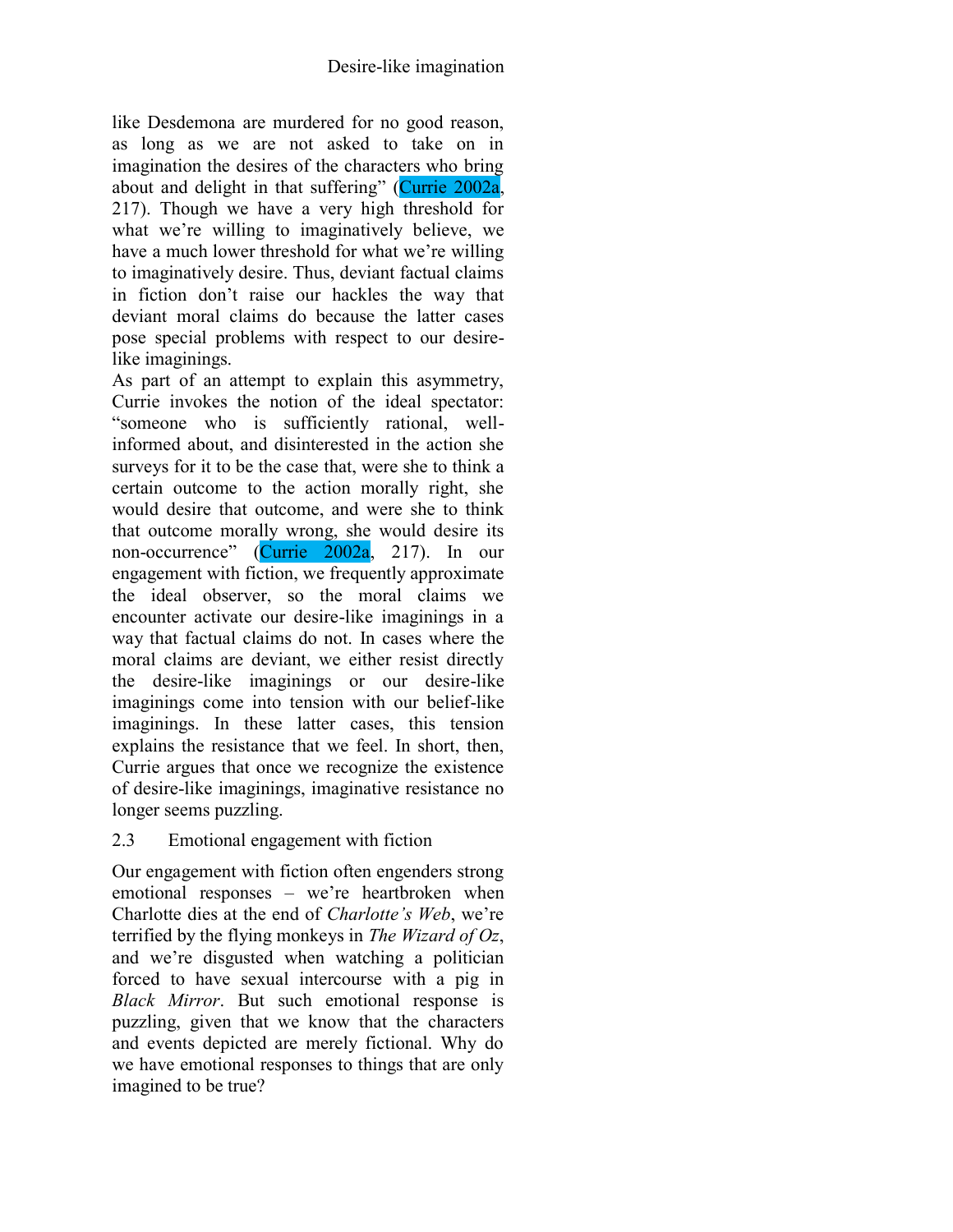This question has several aspects. First, insofar as we're inclined to think that we can only be rational in having emotional responses to events if we believe in the reality of such events, we might worry that our emotional responses to fiction cannot be both genuine and rational. This issue – often referred to as the *paradox of fiction* – has been much discussed in the literature on aesthetics. (For an overview, see Stacie Friend, "Fiction and Emotion," Chapter 16 of this volume). But second, there is a related issue lurking in the vicinity. Insofar as we're inclined to think that emotional responses are typically generated by beliefs and desires, we might wonder how our emotional responses to fiction can even get off the ground in the first place – after all, the reader doesn't believe that Charlotte exists. So what mental states bring about reader's sadness?

Here it seems natural to claim that imagining plays the role of belief. Though the reader doesn't believe that Charlotte is dying, she imagines it, and this imagining contributes to the production of her affective response. But some conative state is also needed, and there doesn't seem to be a relevant desire that would fit the bill. Three different reasons tend to be offered to support this claim: (1) any such conative state would violate the normative constraints governing desire. As Currie notes, "Desires can be shown to be unreasonable, or at least unjustified, if they fail to connect in various ways with the facts" (Currie 2002a, 211). But here the reasonableness of my conative state is not threatened by the fact that Charlotte doesn't exist. (2) Any such conative state would not motivate action in the way that desires normally do. After all, when engaging with fiction we don't intervene in the unfolding events and try to take matters into our own hands. (See Currie 2002a, 211.) (3) There is no adequate way to understand the content of the conative state if it is a genuine desire. You can't have a desire about Charlotte herself – no such spider exists. (See Doggett and Egan 2007, 13–14.) Thus, philosophers such as Currie and Ravenscroft (2002) and Doggett and Egan (2007) have argued that the conative state in question must be an idesire. A reader's sadness at the end of *Charlotte's*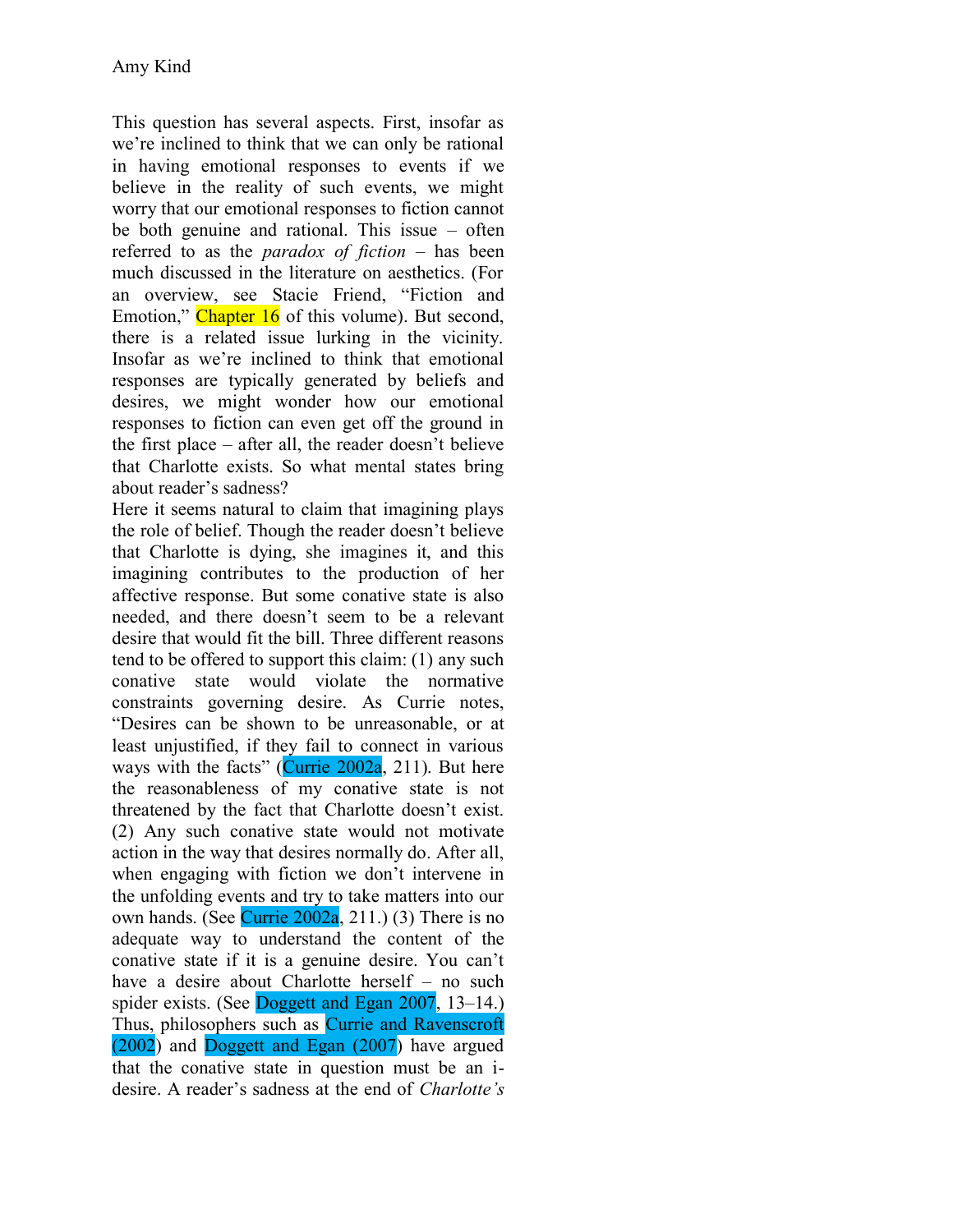*Web,* for example, can be explained in terms of imagining Charlotte's death and i-desiring that Charlotte survive.

Here it might be worth taking a slightly closer look at (3), since there are a couple of obvious ways we might try to specify the content of a desire that the reader might have. Perhaps the most plausible candidate desire would be the desire that *in the fiction* Charlotte not die. Currie (2010) calls this the change-of-content solution, since it changes the content of the reader's desire from a desire about a fictional spider to a desire about a piece of fiction. The problem with the change-of-content solution is that the reader need not have a desire with that content. In fact, she might very well recognize that Charlotte's death is an important part of the story, that it's necessary to teach Wilbur (and young readers) about the cycle of life, death, and renewal. She might not want the story to have a saccharine ending. Or she might simply trust that E.B. White knows better than she does how the story should end. It seems just as unlikely that we explain the reader's emotional response by relying on her desires about real-life spiders. Even absent the desire that real-life spiders have extended lifespans, a reader will still experience sadness at Charlotte's death. Thus, as Doggett and Egan conclude, the only way to account for our emotional responses to fiction is to "expand our mental architecture beyond beliefs and desires" (Doggett and Egan 2012, 282), that is, to postulate the existence not only of imaginings but also of i-desires.

Before moving on, it's also worth noting that while Doggett and Egan take our engagement with fiction to support the introduction of i-desires because of the need to explain our affective responses, a related source of support arises directly from consideration of our conative responses. To redeploy one of their examples, consider a viewer's responses to the characters and events depicted in *The Sopranos*, an American television series that aired on HBO from 1999 to 2007 and centered around Tony Soprano, the head of a New Jersey mafia family. At the end of Season 5 when Tony is forced to flee from police on foot after he's caught up in a raid of a fellow mob member's home, a viewer will undoubtedly be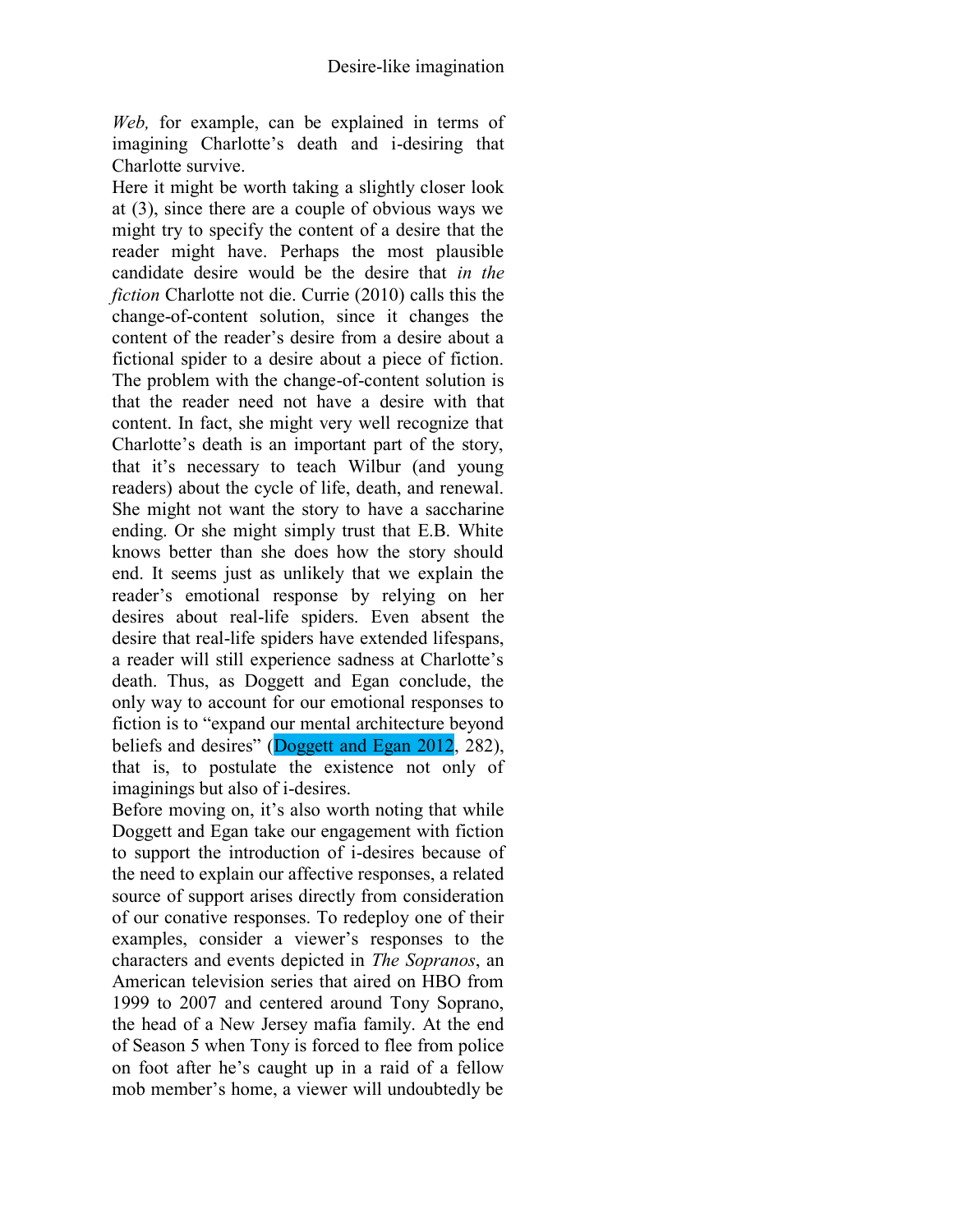rooting for Tony to escape capture – this is something towards which she has a conative attitude. But, as we saw above, the relevant conative attitude doesn't seem to be desire – she knows Tony Soprano is a fictional character, and so to have real desires about what does or doesn't happen to him would seem to require irrationality. Moreover, we can't understand her conative attitude in terms of general desires about mob bosses, because the typical viewer probably doesn't have any sort of general desire that mob bosses evade capture by the police. So this is a case where the viewer seems to want something that she doesn't want.<sup>5</sup> Proponents of i-desires have a nice explanation of this puzzling situation, since they take the conative attitude in question to be an i-desire rather than a desire.

## 2.4 Pretend behavior

When children play games of pretend, they engage in all sorts of unusual behavior. Aadhya, who is pretending to be a puppy dog, might say "woof woof" while crawling on all fours and licking her left hand. Imani, who is pretending to be a witch-intraining at Hogwarts, might wave around a tree branch while saying "Wingardium Leviosa." And Mirabel, who is pretending to be a mother, might rock a doll in her arms while making soothing sounds.

But what explains these pretend actions? Even as preschoolers, children do not actually believe themselves to be the characters they have adopted, nor do they take the props they employ to be the actual things they are pretending them to be. (See Deena Skolnick Weisberg, "Imagination and Child Development," Chapter 22 of this volume.) Imani, for example, knows that what's in her hand is a tree branch, not a wand, and she's not under any sort of delusion that she's really a witch. This means that an explanation of her actions in terms of beliefs and desires alone seems unlikely to be sufficient. In order to make sense of what pretenders are doing, it's generally accepted that we have to invoke

 $\frac{1}{5}$ This way of characterizing the situation is employed in the title of **Doggett and Egan 2007** – "Wanting Things" You Don't Want." Currie (2002a, 211) also talks of desiring something you don't actually desire.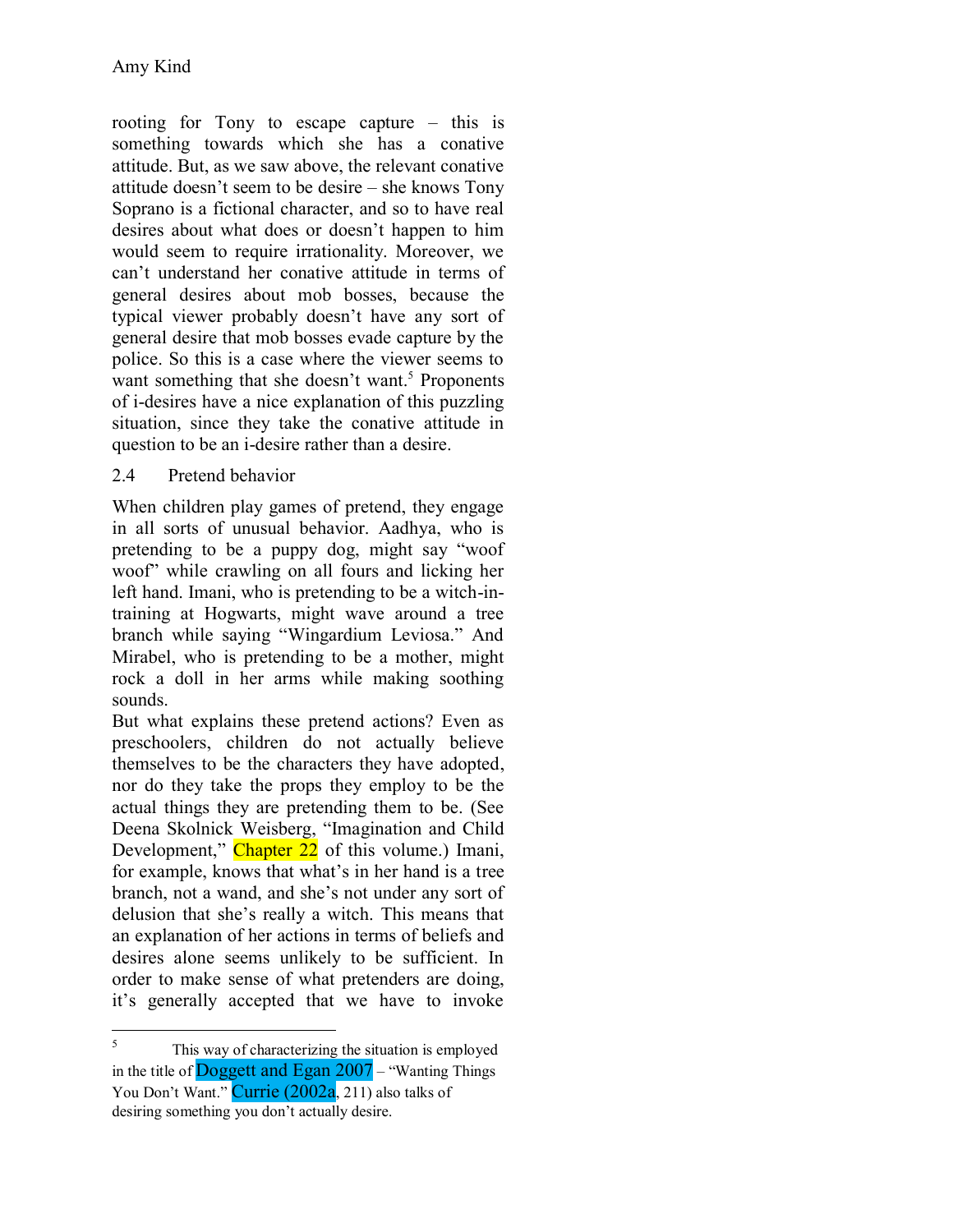belief-like imaginings: Imani imagines that she's a witch-in-training, and she imagines that the tree branch is a magic wand.<sup>6</sup> Even having posited these belief-like imaginings, however, it seems that we still lack the resources to achieve an adequate explanation of her actions. Rather, we are forced to offer an explanation that – as David Velleman has complained – casts the pretenders as "depressingly unchildlike." We'd have to say something like: Imani imagines herself to be a witch-in-training, she believes that a witch-in-training would wave around a wand, she is imagining the tree branch to be a wand, and she wants to behave like a witch-intraining would behave. This kind of explanation puts Imani at a considerable remove from her game of pretend. In Velleman's terms, if Imani were motivated in this way then she "would remain securely outside the fiction, thinking about it as such" (Velleman 2000, 257). Moreover, in some cases of pretending, this sort of explanation seems to go even more fundamentally awry. For example, dogs don't really say "woof woof," so if Aadhya wants to behave like a dog behaves, why would this be what she says? Perhaps we can explain her utterance by saying she wants to behave as one behaves when one is pretending to be a dog. But this builds the concept of pretense into her desire in a way that makes her mental states highly conceptualized – perhaps even overconceptualized – especially when we remember how young a pretender might be.<sup>7</sup>

According to the proponent of i-desires, an adequate explanation of pretense actions thus demands the postulation of i-desires. Just as regular behavior is generated by belief in conjunction with desire, there are a variety of cases in which pretense behavior is generated by belief-like imagining in conjunction with desire-like imagining. But, as we noted above, imagination and belief come apart in various ways.

 $\frac{1}{6}$ It's worth noting that not everyone agrees that belieflike imagination can play the same motivational role as belief; see, e.g., O'Brien 2005 and Funkhouser and Spaulding 2009.

<sup>7</sup> For additional considerations against explaining pretense-behavior in belief-desire terms see **Doggett and** Egan (2007, 5-12).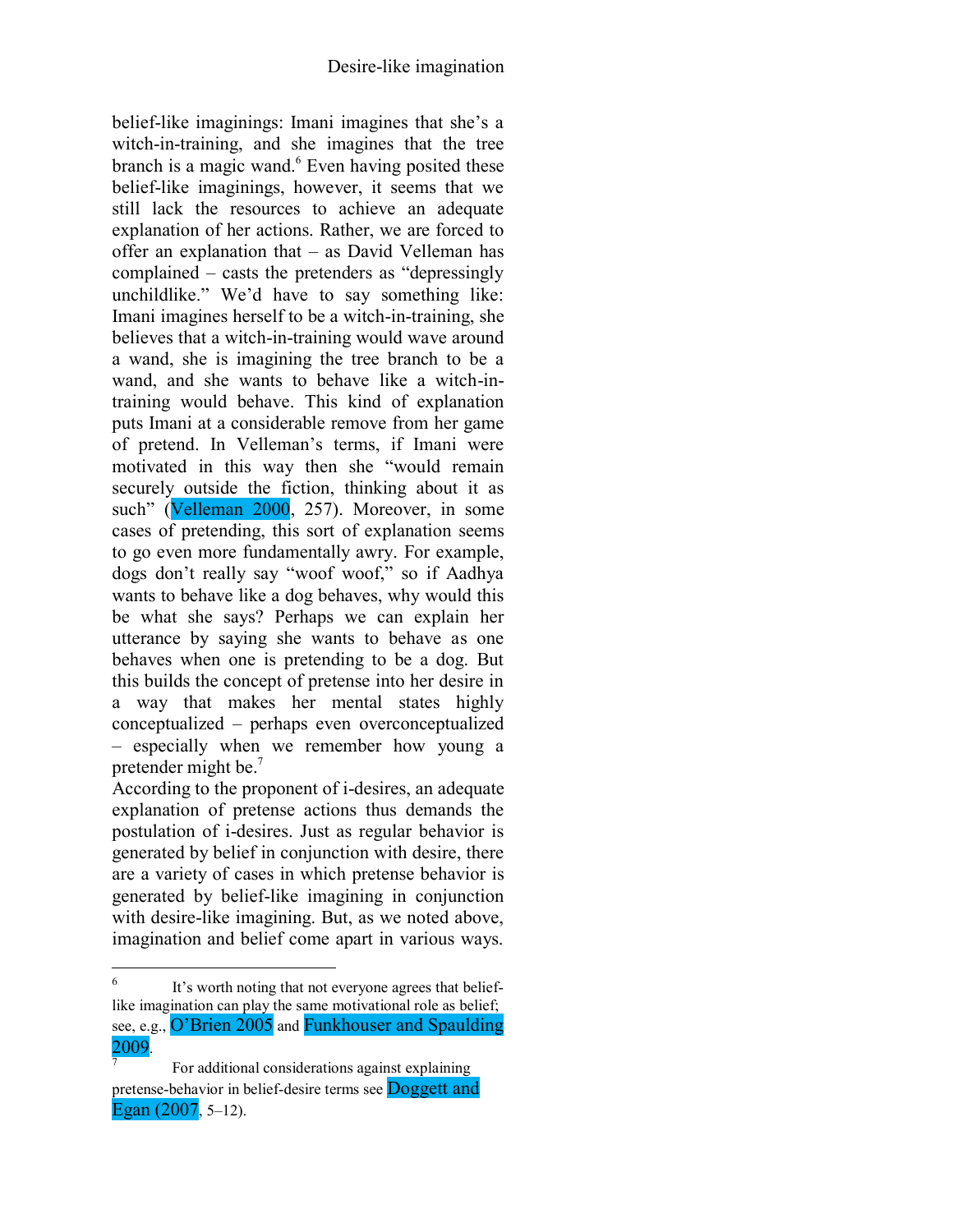In particular, belief aims at the true while imagining aims at the fictional. Thus, as Doggett and Egan summarize their account: "People who believe that *P* are disposed to act in ways that would, if *P* were true, be likely to make the propositions that they desire true … . People who imagine that *P* are disposed to act in ways that would, if *P* were fictional, be likely to make the propositions that they i-desire fictional" (Doggett and Egan 2007, 10).

## 3 The case against

As the discussion of the previous section showed, proponents of desire-like imagination primarily make the case in favor of i-desires by arguing that several phenomena related to imagination can be explained only by the invocation of an imaginative analogue to desire. It's thus perhaps unsurprising that opponents of desire-like imagination primarily make the case against i-desires by showing that we can explain the phenomena in question in other ways, ways that do not involve the invocation of idesire. Thus far in philosophical discussions of the issue – and remember that the debate about desirelike imagination is still a relatively new one, having started to receive serious attention only in the last decade – opponents of i-desires have focused their attention on the second two of the four phenomena that we considered in the previous section. My discussion here will thus largely be confined to the case against i-desires that stems from considering our emotional engagement with fiction and pretense behavior.

## 3.1 Emotional engagement with fiction

In a sense, the proponents of desire-like imagination have issue a challenge to their opponents: find me a desire that can adequately explain our engagement with fiction. The case for i-desires is built by offering reasons that this challenge cannot be met. In response, however, the opponents of desire-like imagination typically claim that such reasons appear plausible only if we assume an unreasonably strict conception of desire. Once we adopt a more suitable understanding of desire, the challenge can indeed be easily met.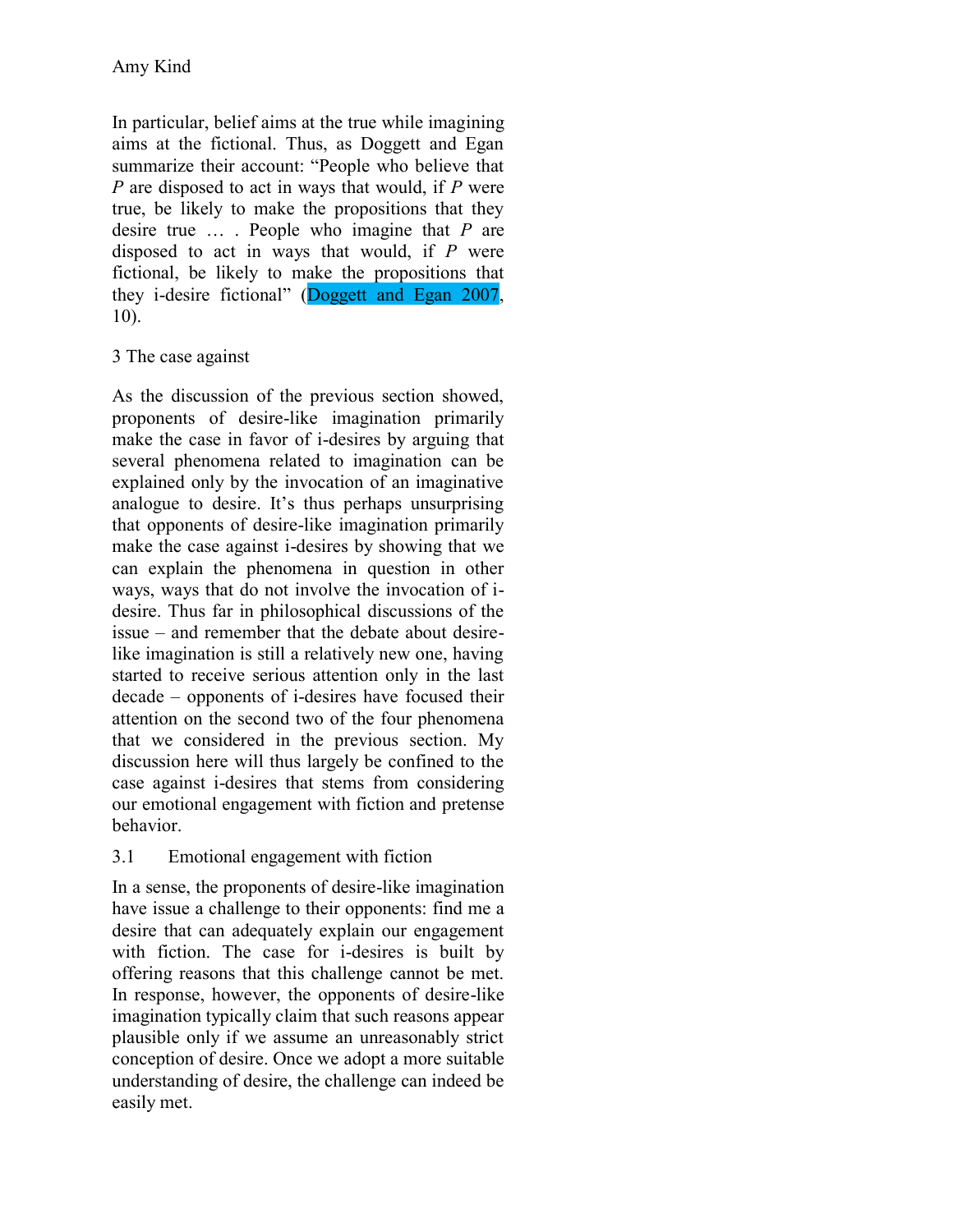Recall the three reasons that proponents of desirelike imagination offer to suggest that the conative state at work in producing affective response cannot be a desire: (1) any such conative state would violate the normative constraints governing desire; (2) any such conative state would not motivate action in the way that desires normally do; and (3) there is no adequate way to understand the content of the conative states if they are genuine desires.

Building on an influential discussion by Richard Moran (1994) in which he suggests that we can have all sorts of emotional responses to nonactual situations, Amy Kind argues that we can also have all sorts of desires concerning nonactual situations:

> We have all sorts of genuine desires about things that are not actual: desires about past events and existents, desires about future events and existents, desires about counterfactual events and existents, and so on. I might desire that I could introduce my children to their grandfather, who is no longer living; I might desire that my (not yet existing) grandchildren have healthy and happy lives; I might desire that a certain ballot proposition had been defeated in a recent election. In none of these cases is the reasonableness of the desire undercut by the fact that the object of the desire is nonactual.

# $(Kind 2011, 425)$

In this way, Kind argues that the plausibility of  $(1)$ depends on a mistaken account of the normative constraints governing desire. By reminding ourselves of the many different sorts of cases in which we have desires about nonactual entities and events, "we can more easily see that our desires about fictional entities and events are not especially peculiar; they simply lie along the same continuum as our desires about the past, the future, and the counterfactual" (Kind 2011, 425).

Responding to  $(2)$ , Kind  $(2011)$  argues that the proponent of desire-like imagination mistakenly supposes that there must be a very tight connection between desire and its motivational tendencies. In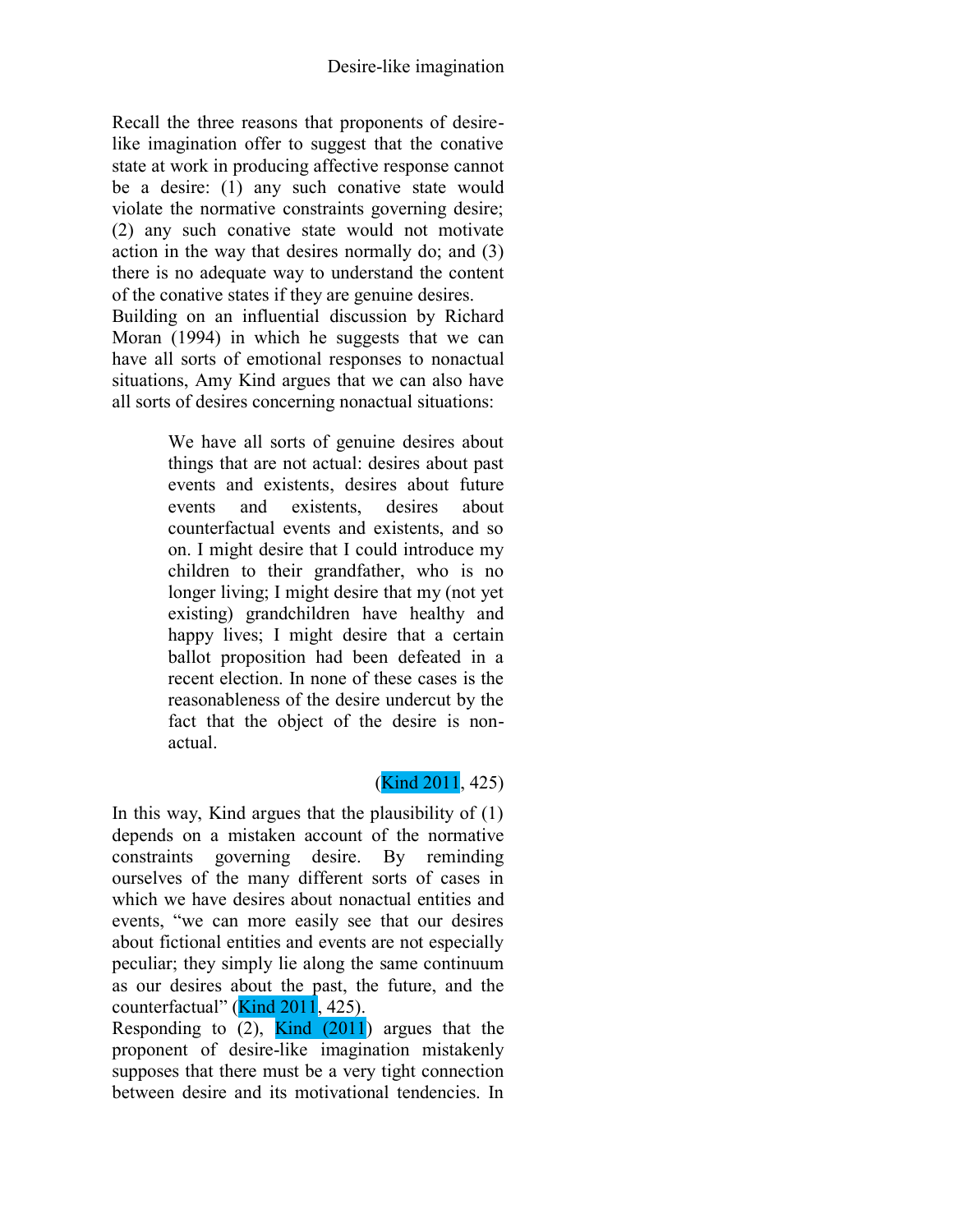actuality, however, there are cases (even if rare) in which desires are motivationally inert. The literature on desire contains a variety of examples: someone might want it to be a nice day (Marks 1984), someone heading to the airport to pick up her spouse might desire that his plane left on time (Mele 1995, 394), while someone else might desire that she had never been born, or that her parents had never met, or that a committee make a decision in her favor without her having to intervene (Schroeder 2004, 16–17). In none of these cases does the desire dispose the individual to any action. Another important consideration comes from Peter Carruthers, who has suggested that we don't act to stop fictional danger because "real desires will normally lead to real action only *when interacting with real beliefs*" (Carruthers 2006, 99). With respect to fictional danger, danger that has been imagined, we lack such real beliefs.

Finally, with respect to (3), opponents of i-desire might suggest that the relevant desire be about a fictional character – my desire that Charlotte survive is a desire that *the fictional character Charlotte* survive. Proponents of i-desires tend to dismiss this suggestion because they take it that having such a desire about the fictional character Charlotte "entails, or at the very least rationally requires, that one have the corresponding desire about the content of the fiction, since the only way for the fictional character to have the property that we desire [her] to have is for the content of the fiction to make it so" (Doggett and Egan 2007, 14). And as we have seen, a reader might desire that Charlotte survives without having this desire about the fiction.

In response, opponents of i-desire question the entailment. Such an entailment seems plausible only if one smuggles in a consistency requirement on desires. But given the frequency with which we all experience conflicting desires, it seems unlikely that we should accept such a consistency requirement. I might want to get some work done on Saturday and yet also want to spend the entire day with my children; I might want my elderly dog to live a long time and yet also want to put an end to his suffering. Thus, the reader of *Charlotte's Web* too might have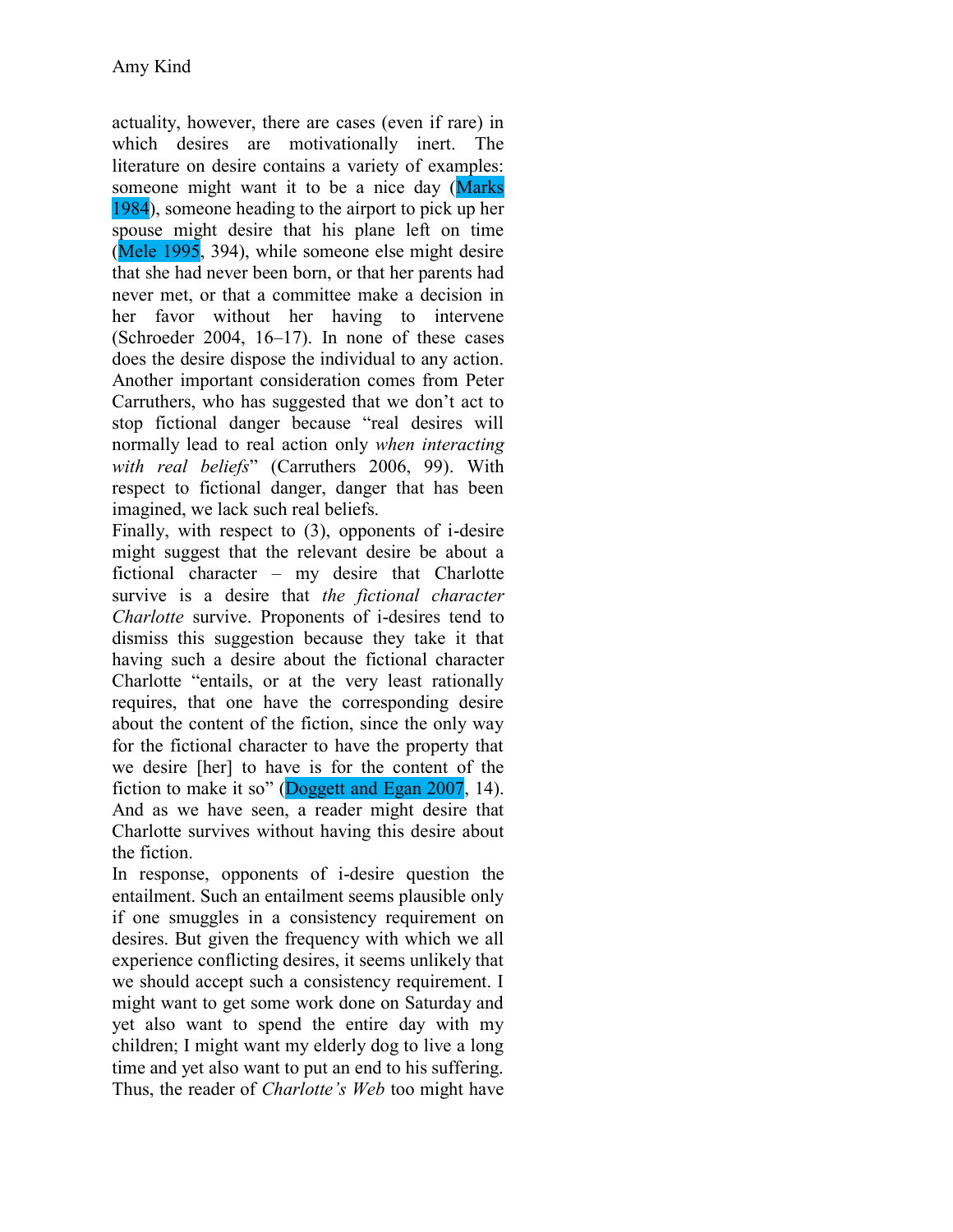conflicting desires – she desires one thing about Charlotte and yet another thing about the fiction. As Kind notes, "part of what's so hard about having desires is that we don't get to satisfy them all"  $(Kind 2011, 429)$ .

# 3.2 Pretense

How might we account for pretense if we eschew desire-like imagination? One particularly influential account owes to Nichols and Stich (2003). On their view, we can explain pretense behavior in terms of (i) a desire to pretend, i.e., a desire to behave similarly to how one would behave were an imagined situation to be actual; and (ii) beliefs about what the relevant behavior would be in an actual situation. So, for example, a child who wants to pretend that she is a dog calls upon her beliefs about doglike behavior and behaves "more or less" as she would if she were a dog (see 39). Proponents of desire-like imagination fault this picture for several reasons, but we will here focus on three.<sup>8</sup> First, Doggett and Egan (2007; see also Velleman 2000) worry that a pretender need not have any beliefs about what she's pretending to be. We can pretend to be undead even if we don't have any beliefs about how the undead really behave, and a child who doesn't know anything about cats might still pretend to be a cat. For many cases of pretending, however, this claim seems implausible. As Kind (2011, 433) notes, can someone pretend to be a vervet absent any beliefs about vervets? Perhaps the objection has more force with respect to the example of pretending to be undead. Here the pretender might really lack any beliefs about how the undead behave – rather, she calls upon her beliefs about the conventions for pretending to be undead. But this does not suggest that the Nichols-Stich schema for explaining pretense should be altogether discarded. Rather, it simply suggests that in some cases of pretense, slightly different beliefdesire pairs might be operative.

The second objection often leveled against the Nichols-Stich schema – and one we encountered

 $\overline{a}$ 

<sup>8</sup> See Funkhouser and Spaulding (2009) for a detailed rebuttal of a more comprehensive set of worries that might be raised by the proponent of desire-like imagination.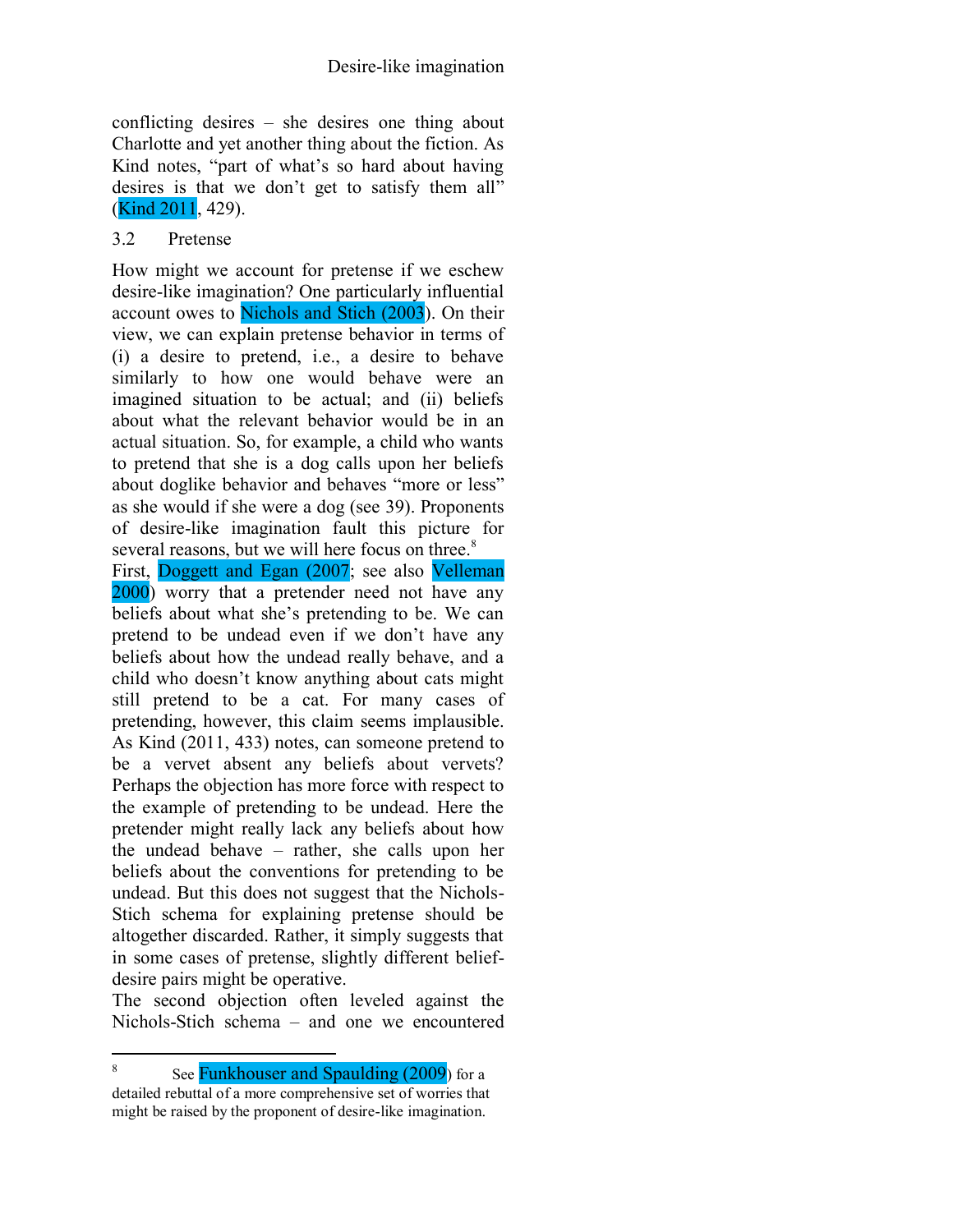briefly in **Section 2.4** above – is that it requires pretenders to have the concept of pretense, a requirement that seems especially implausible when we consider that children begin to engage in pretend play at a very young age. Responding to this worry, Funkhouser and Spaulding argue that a proper understanding of the desire to pretend – as specified in (ii) above – requires only a behavioristic and not a mentalistic understanding of pretense: "Children have a behavioral understanding of pretense in that their desire to pretend that  $p$  is simply a desire to behave, loosely, as if  $p$  were the case" (**Funkhouser** and Spaulding 2009, 300; see also Nichols and Stich 2003).

Finally, recall Velleman's worry that a belief-desire explanation of pretense requires us to see the child engaged in pretend play as "depressingly unchildlike." The worry seems to be that, once we explain pretend behavior by postulating a motivation to pretend, we are forced to view the pretender as situated outside the pretend world. In response to this worry, both Funkhouser and Spaulding (2009) and Kind (2011) have argued that the relevant desire need not be a conscious one. Since the pretender need not be cognizant of her own motivations, she need not remain at a distance from what she is pretending. As Funkhouser and Spaulding also note, the fact that we distinguish pretend behavior from delusional behavior offers another reason in support of relying on a desire to pretend in explanations of the former (Funkhouser and Spaulding 2009, 301).

## 3.3 Other considerations

It is worth noting two more general considerations that have been raised as part of the case against desire-like imagination. The first is a phenomenological consideration. Typically, we can tell whether we are believing something or merely imagining it – we don't mistake our belief-like imaginings for beliefs. But we don't seem to have any way to tell whether we are desiring something or merely i-desiring it. Perhaps this should not bother the proponent of i-desires too much, i.e, perhaps it's just the case that i-desiring feels phenomenologically just like desiring. But since we normally take ourselves to be having genuine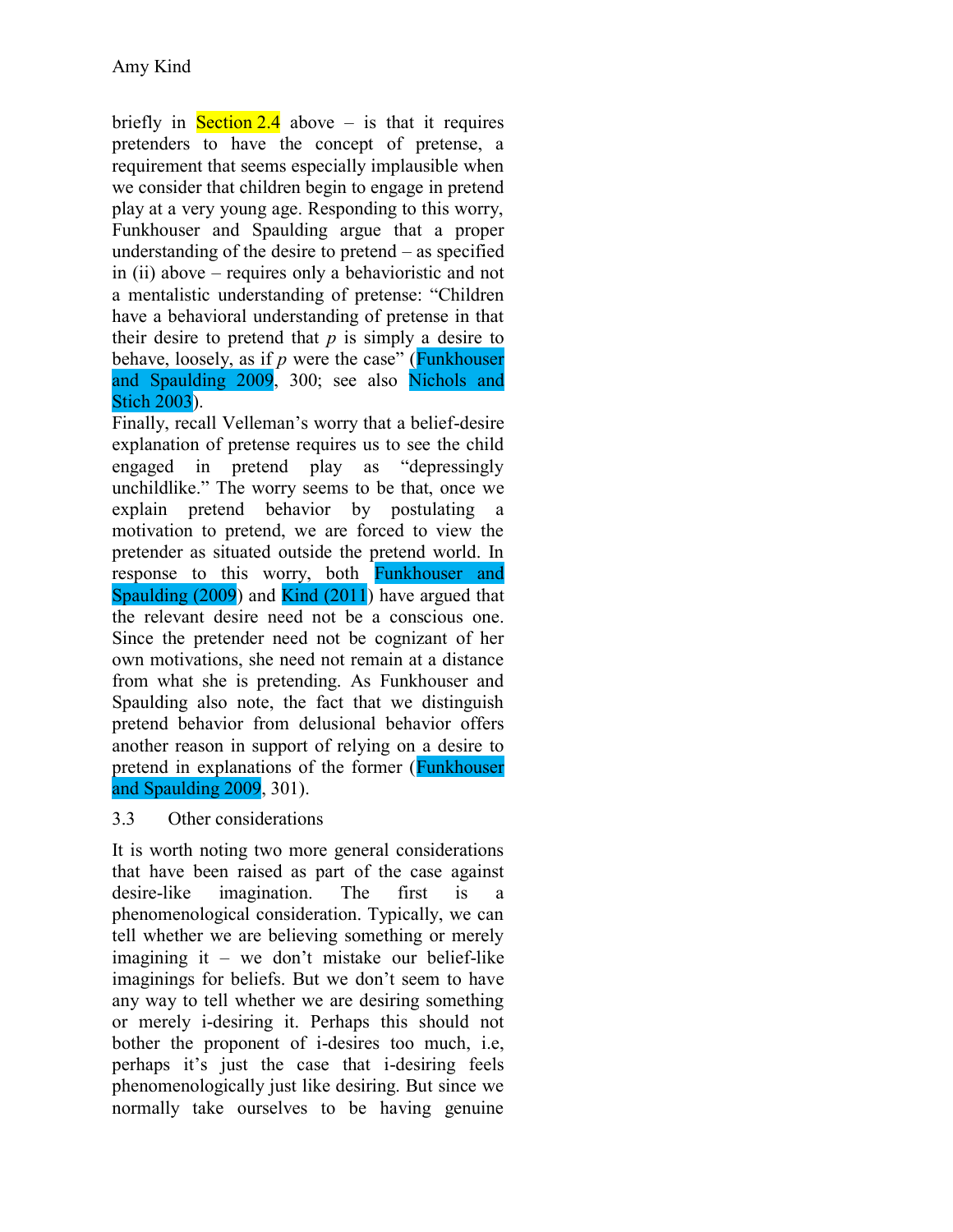desires while, say, engaging with fiction, the postulation of desire-like imagination requires that we are systematically mistaken about our own mental states. (For further discussion, see Kind 2011, 429–430.)

The second consideration concerns our evaluative practices. We typically hold one another accountable for the kinds of responses we have to fiction. We are horrified if someone is rooting for Charlotte to die or for Bilbo to be viciously attacked by Smaug. We also hold ourselves accountable in the same way. Given that I am not generally sympathetic to mafia members, I thus might be puzzled as to why I want Tony Soprano to escape capture by the police. We likewise often hold people responsible for actions that they take when they are engaged in games of pretend. We would likely find it disturbing if Mirabel were to smother her doll, or if Imani were repeatedly to cast the unforgiveable curses on her siblings. (See Aaron Smuts, "The Ethics of Imagination and Fantasy," Chapter 28 of this volume.) In making their case against i-desires, opponents have charged that such evaluative practices make little sense unless the conative states we are evaluating are instances of genuine desire. (See Moran 1994 and Kind 2011 for further discussion.)

#### 4 The state of the debate

 $\overline{a}$ 

As we have seen, the debate about i-desires has tended to focus on their potential explanatory role in several specific imaginative contexts. That said, there are some more general considerations that can be brought to bear on the debate – considerations that, on the whole, cut both ways. First, proponents of i-desires might note an instability at the heart of their opponents' position. In general, philosophers are more than willing to postulate an imaginative analogue of belief.<sup>9</sup> But then why shouldn't there be an imaginative analogue of desire? As Liao and Doggett (2014) put this point, there is a certain

<sup>&</sup>lt;sup>9</sup> One notable exception is **Langland-Hassan** 

<sup>(2012</sup>), who argues for a "single attitude" account of imagination according to which imagination is just a form of believing.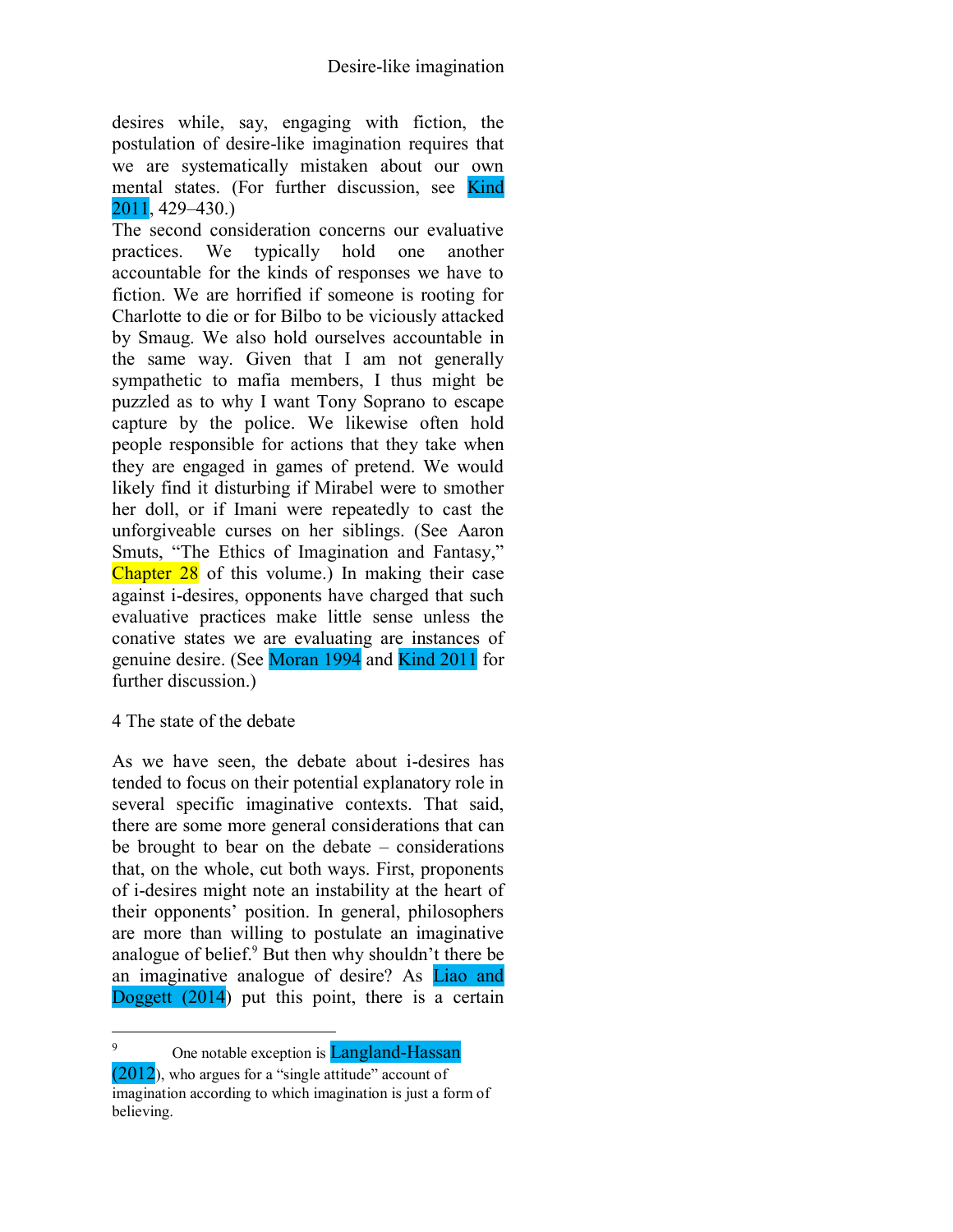tension between being a "cognitive splitter" (someone who thinks that our cognitive states are split between belief and imagination) while also being a "conative lumper" (someone who thinks that our conative states are lumped in a single category). Thus we might think that the burden of proof is on the opponent of i-desires to show why there should be an important disanalogy between the belief/imagination relationship and the desire/imagination relationship. As yet, the opponents of i-desires have failed to carry this burden.

On the other hand, opponents of i-desires might note a different instability that threatens the case for i-desires. Here the problem stems from the motivational role that i-desires are supposed to play. In some contexts – as with simulation and our engagement with fiction – i-desires are supposed to help explain why we don't see the kind of action that we would expect were there a comparable desire in place. Consider the events that unfold in the second act of the musical *West Side Story* when Chino sets out to find Tony in order to avenge Bernardo's death. Normally, if we were to see someone with a gun heading out to kill somebody else, and we were to desire that the targeted individual stay safe, we would do something – warn that individual, call the police, or even (if we felt particularly brave) try to stop the shooting ourselves. But the theatergoers, despite pulling for Tony's safety and feeling distress about the unfolding action, don't do any of this; rather, they just stay in their seats. The invocation of i-desires is supposed to provide us with a nice explanation of their passivity: since the theatergoers do not desire that Tony stay safe but only i-desire it, we can explain why they are not motivated to take action. A similar explanation is offered to explain why, when simulating someone who desires revenge, the person doing the simulating isn't motivated to seek revenge herself. The mental states produced by the simulation are i-desires, and as such, they are blocked off from the action-generating system. As we have seen, however, there are other contexts such as pretense in which it is crucial to the explanatory power of i-desires that they not be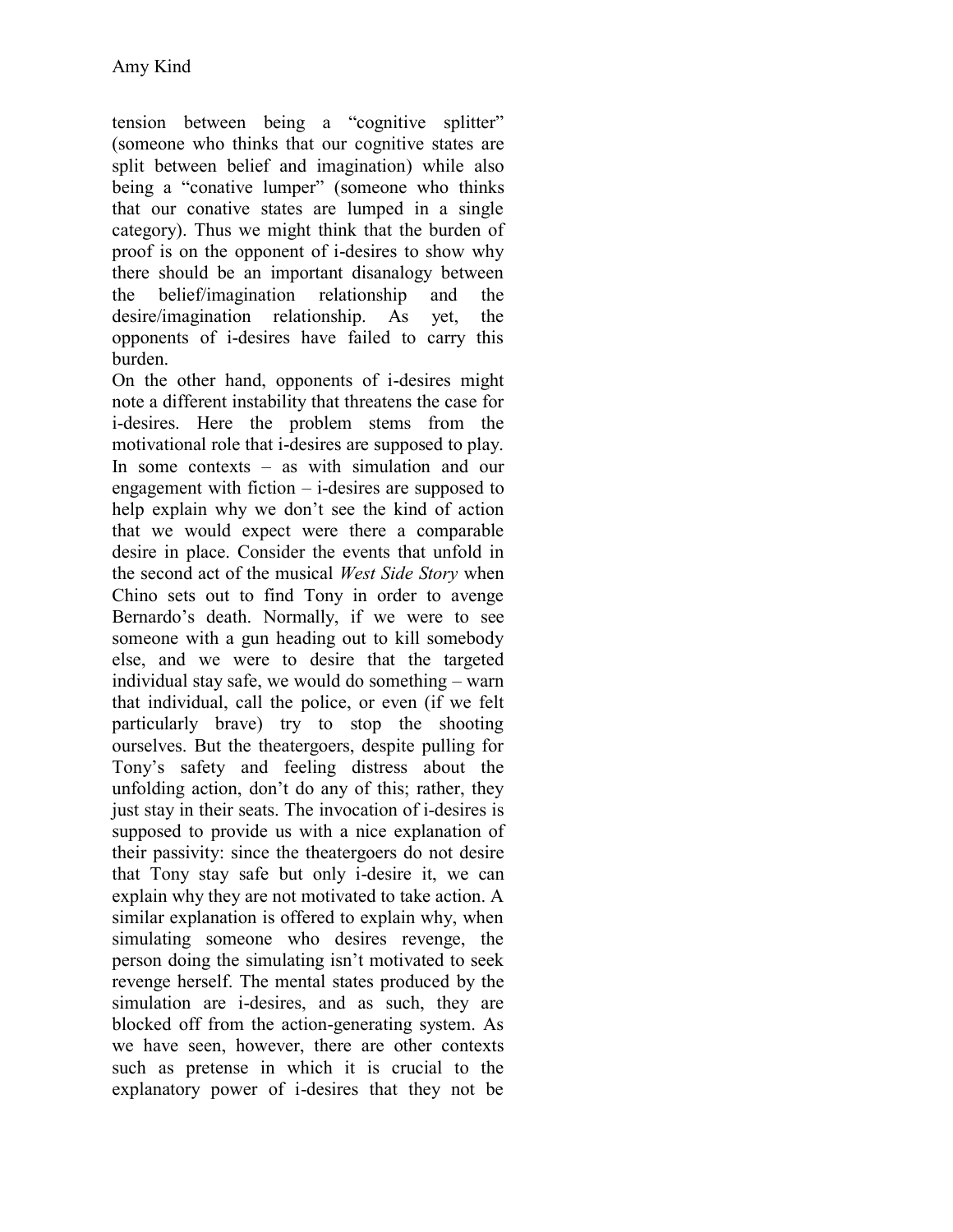blocked off in this way. We are supposed to be able to explain why Aadhya says "woof woof" and why Imani waves her tree branch in terms of their respective doglike and witchlike i-desires. In this context, it is critical that i-desires be connected to action. There is thus a tension at the core of the very concept of i-desire, a tension that proponents of desire-like imagining have so far not adequately addressed.

As noted above, the debate about desire-like imagination is still a relatively new one, and the next decade will likely bring increased attention to this issue. So how might we thus make progress in moving the conversation forward? Some have suggested that empirical research will help. There are various ways in which such research could be relevant. As we continue to achieve a better understanding of the neurological structures of the brain, this will undoubtedly prove relevant to the debate about cognitive architecture and, relatedly, to our understanding of the interactions between mental states and action. Alternatively, given the connections between counterfactual reasoning and imagining, further psychological research in this area could shed light on the role of imagining in both pretense and our engagement with fiction (see Liao and Gendler 2011, 90; see also Ruth M.J. Byrne "Imagination and Rationality," Chapter 25 of this volume). But in addition to the insights that we might gain from future empirical studies, it seems clear that there is also considerable philosophical work to do. In recent years, research in aesthetics has increasingly been brought into contact with research in philosophy of mind, and vice versa. Given that the debate about desire-like imagining is a wide-ranging one – concerning issues ranging from simulation to fiction to pretense – it will be important that such contact continue.

## Acknowledgments

Thanks to Clare Batty, Peter Kung, and Frank Menetrez for helpful comments on a previous draft of this essay.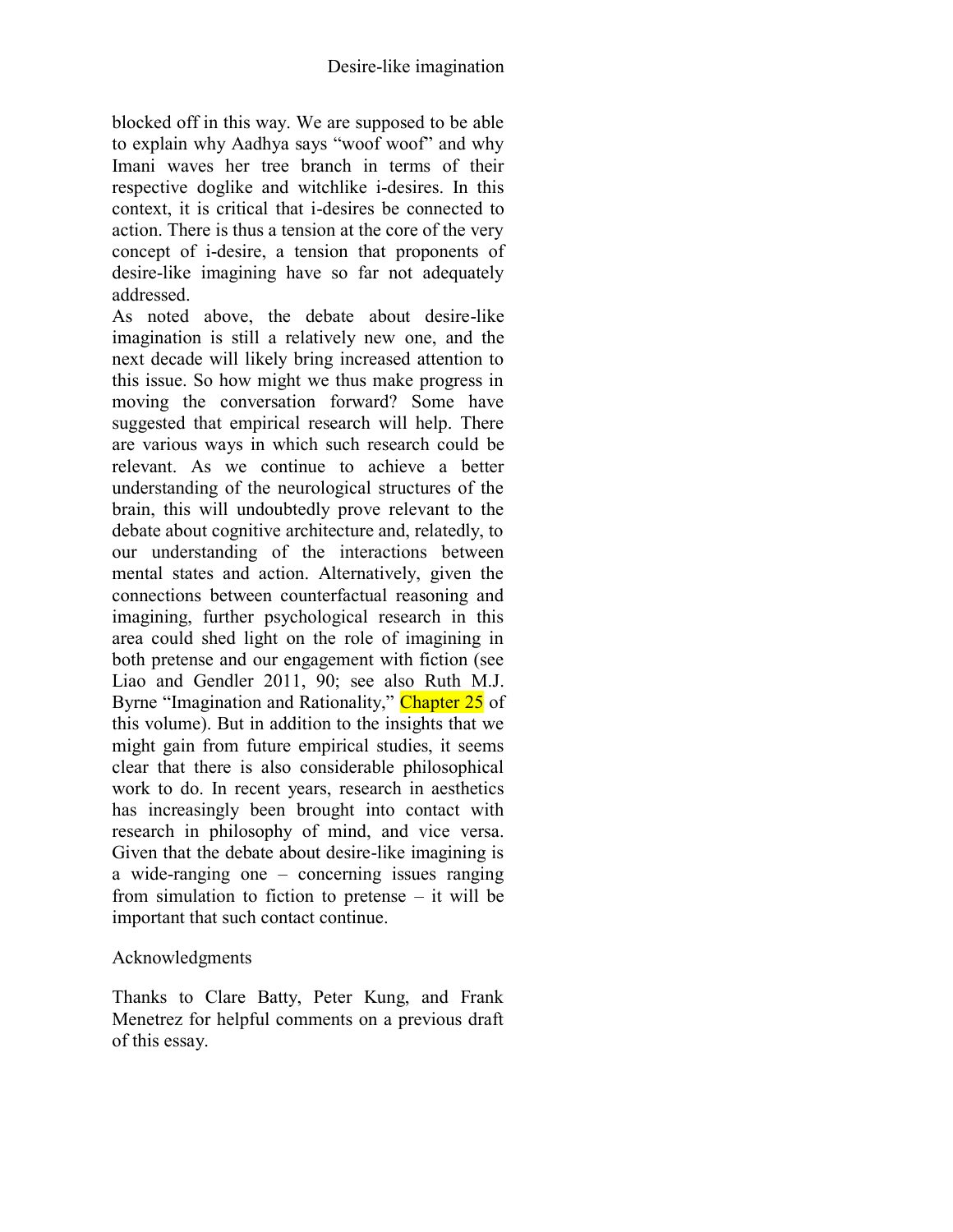Amy Kind

References

Altham, J.E.J. (1986) "The Legacy of Emotivism," in G. Macdonald and C. Wright (eds.), *Fact, Science, and Morality: Essays on A.J. Ayer's Language, Truth, and Logic*, Oxford: Blackwell, 275–288.+

Churchland, P.M. (1981) "Eliminative Materialism and the Propositional Attitudes," *Journal of Philosophy 78*: 67–90.+

Churchland, P.S. (1986) *Neurophilosophy: Toward a Unified Science of the Mind/Brain*, Cambridge, MA: MIT Press.+

Currie, G. (1997) "The Paradox of Caring: Fiction and the Philosophy of Mind," in M. Hjort and S. Laver (eds.) *Emotion and the Arts*, Oxford: Oxford University Press, 63–77.+

Currie, G. (2010) "Tragedy," *Analysis 70*(*4*): 632– 638.

Currie, G. (2002a) "Desire in Imagination," in T.S. Gendler and J. Hawthorne (eds.) *Conceivability and Possibility*, Oxford: Oxford University Press, 201–  $221.+$ 

Currie, G. (2002b) "Imagination as Motivation," *Proceedings of the Aristotelian Society 102*(*3*): 201–216.+

Currie, G., and I. Ravenscroft (2002) *Recreative Minds: Imagination in Philosophy and Psychology*, Oxford: Oxford University Press.+

Doggett, T., and A. Egan (2007) "Wanting Things You Don't Want: The Case for an Imaginative Analogue of Desire," *Philosophers' Imprint 7*(*9*):  $1 - 17. +$ 

Doggett, T., and A. Egan (2012) "How We Feel about Terrible, Non-existent Mafiosi," *Philosophy and Phenomenological Research 84*(*2*): 277–306.+

Funkhouser, E., and S. Spaulding (2009) "Imagination and Other Scripts," *Philosophical Studies 143*(*3*): 291–314.+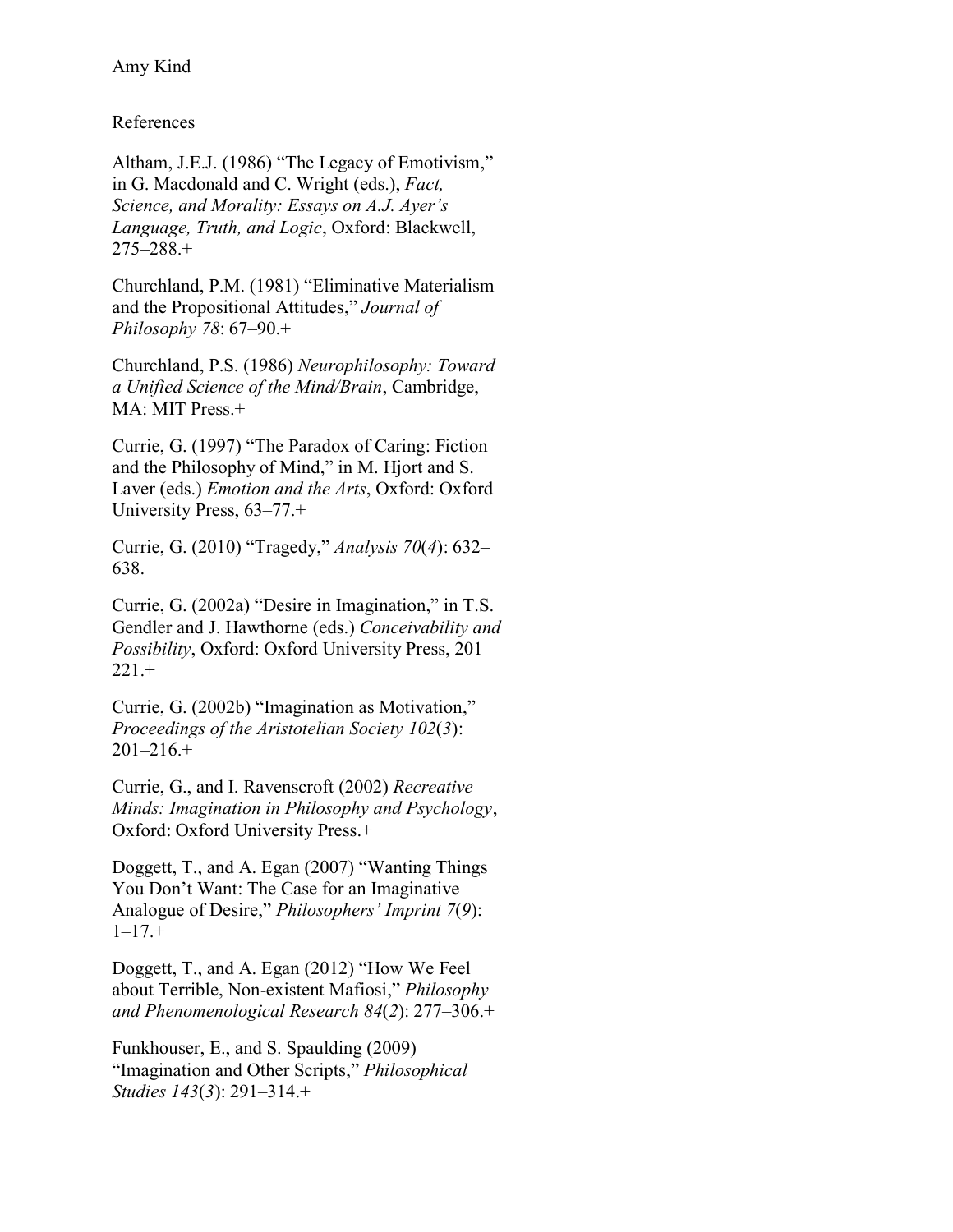Gendler, T. (2008a) "Alief and Belief," *Journal of Philosophy 105*(*10*): 634–663.+

Gendler, T. (2008b) "Alief in Action (and Reaction)," *Mind & Language 23*(*5*): 552–585.+

Gendler, T. (2011) "Imagination," in E.N. Zalta (ed.) *Stanford Encyclopedia of Philosophy* (Fall 2013 edition), [<http://plato.stanford.edu/archives/fall2013/entries/i](http://plato.stanford.edu/archives/fall2013/entries/imagination/%3e) [magination/>.](http://plato.stanford.edu/archives/fall2013/entries/imagination/%3e)+

Goldman, A.I. (2006) *Simulating Minds: The Philosophy, Pscyhology, and Neuroscience of Mindreading*, Oxford: Oxford University Press.

Gopnik, A., and A. Meltzoff (1997) *Words, Thoughts, and Theories*, Cambridge, MA: MIT Press.+

Gordon, R. (1986) "Folk Psychology as Simulation," *Mind & Language 1*: 158–171.+

Heal, J. (1986) "Replication and Functionalism," in J. Butterfield (ed.) *Language, Mind, and Logic*, Cambridge: Cambridge University Press, 135– 150.+

Kind, A. (2011) "The Puzzle of Imaginative Desire," *Australasian Journal of Philosophy 89*(*3*): 421–439.+

Langland-Hassan, P. (2012) "Pretense, Imagination, and Belief: The Single Attitude Theory," *Philosophical Studies 159*(*2*): 155–179.+

Leslie, A. (1994) "Pretending and Believing: Issues the Theory of ToMM," *Cognition 50*: 211–238.+

Liao, S., and T. Doggett (2014) "The Imagination Box," *Journal of Philosophy 111*(*5*): 259–275.+

Liao, S., and T.S. Gendler (2011) "Pretense and Imagination," *Wiley Interdisciplinary Reviews 2*(*1*): 79–94.

Marks, J. (1984) "Motivation and Desire," in *Ways of Desire: New Essays in Philosophical Psychology on the Concept of Wanting*, Chicago: Precedent Publishing.